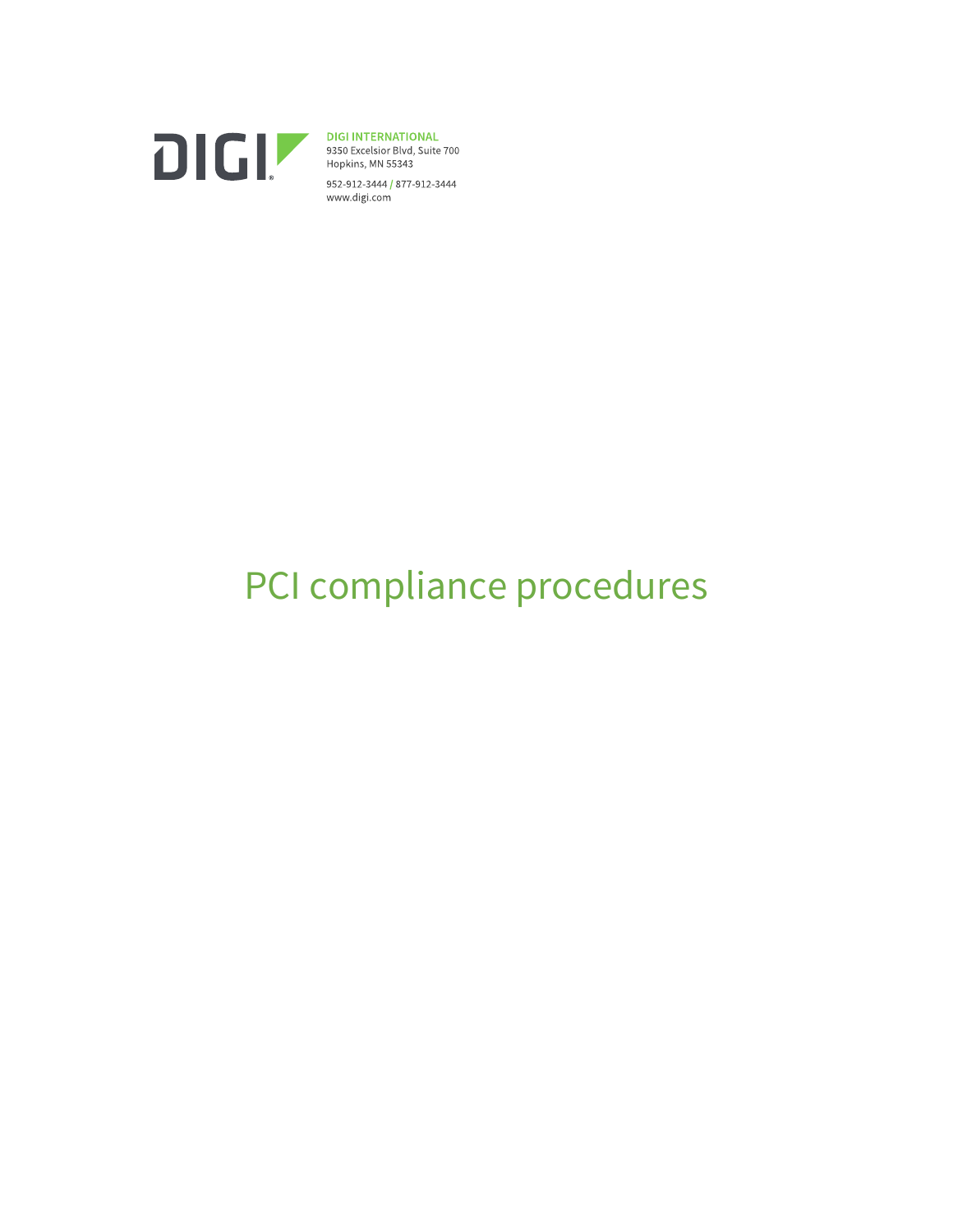# **1. Install and maintain a firewall configuration to protect cardholder data**

# 1.1. Stateful packet inspection

Firewall with stateful packet inspection is enabled by default.

1.2. NAT

NAT is enabled by default on the **External** firewall zone.

To enable NAT on any firewall zone:

- 1. Log into the WebUI as a user with full Admin access rights.
- 2. On the menu, click **System**. Under **Configuration**, click **Device Configuration**.

| $\blacksquare$ Status<br><b>B</b> Dashboard  | $\vee$ <b>O</b> system $\times$ <b>O</b> admin |
|----------------------------------------------|------------------------------------------------|
| Configuration                                | Administration                                 |
|                                              | Terminal                                       |
| Device Configuration<br>Digi Remote Manager® | File System                                    |
| Serial Configuration                         | Logs                                           |
| Configuration Maintenance                    | Support Report                                 |
|                                              | Firmware Update                                |
|                                              | Reboot                                         |
|                                              |                                                |

- 3. Click **Firewall** > **Zones**.
- 4. Create a new zone or select an existing zone.

| Add new_Zone |  |  |  |
|--------------|--|--|--|
|--------------|--|--|--|

5. Enable **Source NAT**.

| v new_Zone        |                | 888        |
|-------------------|----------------|------------|
| <b>Source NAT</b> | $\blacksquare$ | <b>DOS</b> |

6. Click **Apply** to save the configuration and apply the change.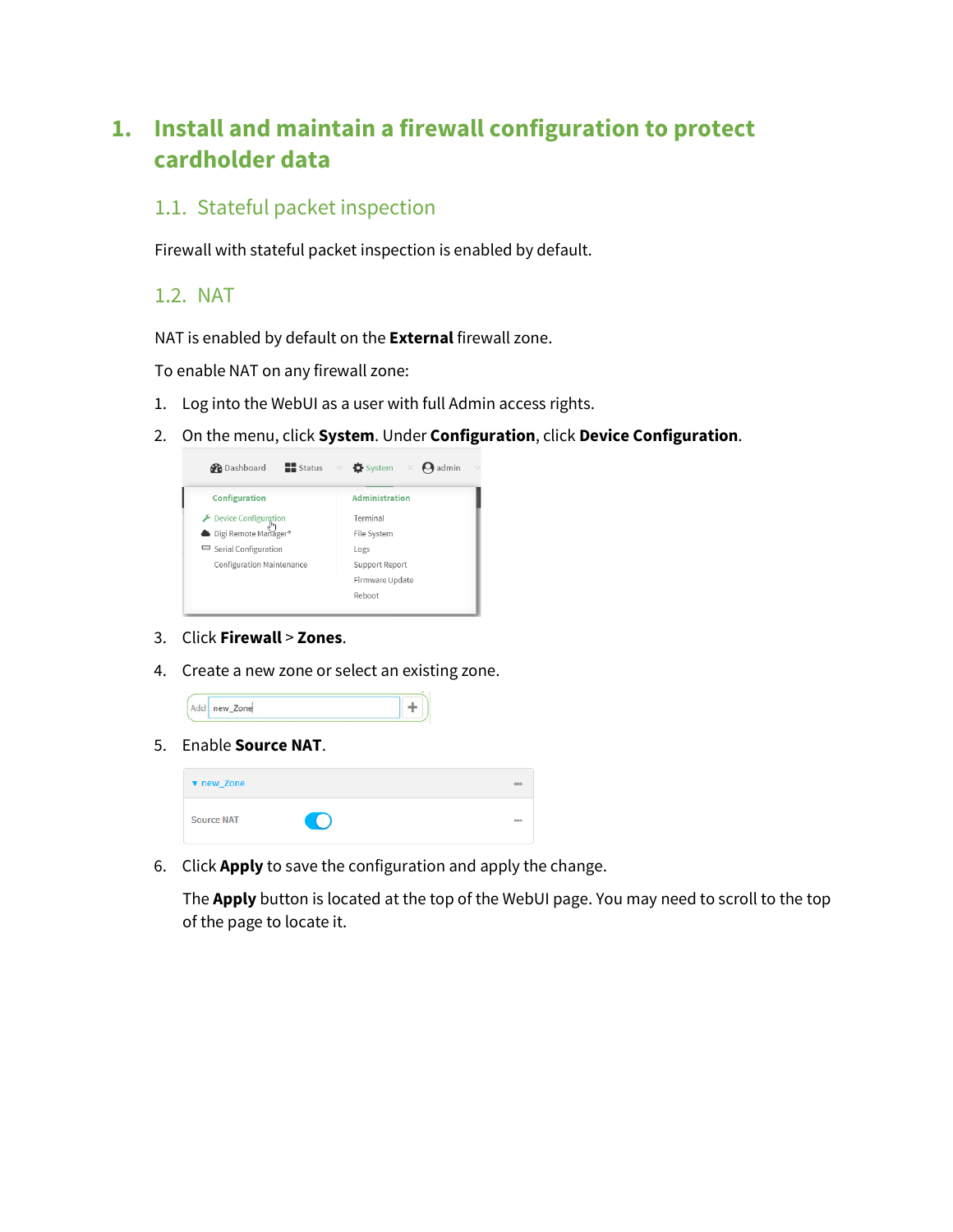```
> config
(config)> add firewall zone new_Zone
(config firewall zone new_Zone)> src_nat true
(config firewall zone new_Zone)> save
Configuration saved.
>
```
### 1.3. DMZ

Digi devices with more than one Ethernet port or with Wi-Fi capabilities can be configured to enable DMZ functionality. Each Ethernet port or Wi-Fi access point can be on a separate and distinct network.

For example, multiple networks can be created, with one Ethernet port set to passthrough mode for point-of-sale (POS) traffic. A device connected to this Ethernet port will receive its IP address directly from an internet connection. Other Ethernet ports can be configured to operate in "router" mode, creating one or more LANs that isolate internal and public traffic from the POS network.

#### 1.3.1. Example configuration

In the following example configuration, a Digi device with multiple Ethernet ports and Wi-Fi SSIDs (such as a TX64 or TX54) is configured to:

- A private network consisting of both an Ethernet device and a Wi-Fi access point.
- A separate public network consisting of both an Ethernet device and a Wi-Fi access point.
- An Ethernet port in passthrough mode for point-of-sale (POS) traffic.
- 1. Log into the WebUI as a user with full Admin access rights.
- 2. On the menu, click **System**. Under **Configuration**, click **Device Configuration**.

| <b>Status</b> $\vee$ <b><math>\bullet</math></b> System $\times$ <b>O</b> admin |
|---------------------------------------------------------------------------------|
| Administration                                                                  |
| Terminal                                                                        |
| File System                                                                     |
| Logs                                                                            |
| Support Report                                                                  |
| Firmware Update                                                                 |
| Reboot                                                                          |
|                                                                                 |

- 3. Configure access points:
	- a. Click **Network** > **Wi-Fi** > **Access points**.
	- b. Create an access point or select an existing one.

Add private\_AP  $+$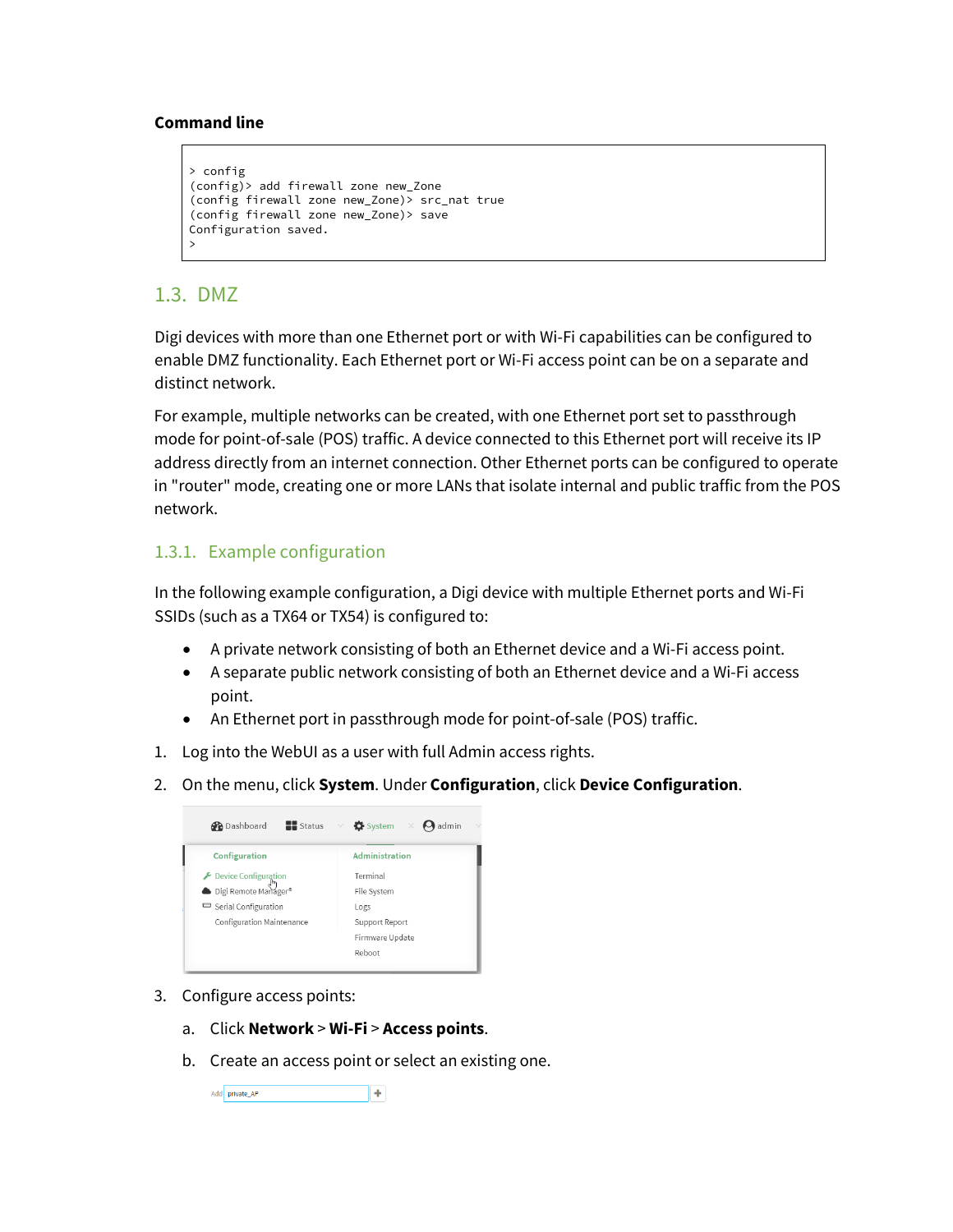c. Select the appropriate **Radio** (for dual-Wi-Fi models), and enter the **SSID** and **Preshared key**.

| v private_AP         |                            | <b>COL</b> |
|----------------------|----------------------------|------------|
| Enable               | $\bigcap$                  | $\cdots$   |
| Radio                | Wi-Fi1 radio               |            |
|                      |                            | <b>COL</b> |
| <b>SSID</b>          | private_SSID               |            |
|                      |                            | <b>COL</b> |
| SSID broadcast       | $\hspace{1.5cm} \bullet$   | <b>COL</b> |
| <b>Encryption</b>    | <b>WPA2 Personal (PSK)</b> |            |
|                      |                            | <b>COL</b> |
| Pre-shared key       |                            |            |
|                      | <b>Reveal</b>              | <b>COL</b> |
| Group rekey interval | 10 <sub>m</sub>            |            |
|                      |                            | $-$        |
|                      | Add Wi-Fi access point     | ٠          |
|                      |                            |            |

#### d. Repeat for the public access point.

| v public_AP           |                            | <b>COL</b>      |
|-----------------------|----------------------------|-----------------|
| Enable                |                            | $\cdots$        |
| Radio                 | Wi-Fi2 radio               | ٠               |
|                       |                            | 10 <sup>2</sup> |
| <b>SSID</b>           | public_SSID                |                 |
|                       |                            | 10 <sup>2</sup> |
| <b>SSID broadcast</b> |                            | $\sim$          |
| <b>Encryption</b>     | <b>WPA2 Personal (PSK)</b> | ٠               |
|                       |                            | $\cdots$        |
| Pre-shared key        |                            |                 |
|                       |                            | <b>COL</b>      |
| Group rekey interval  | 10 <sub>m</sub>            |                 |
|                       |                            | <b>DOM</b>      |
|                       |                            |                 |

- 4. Configure bridges:
	- e. Disable the default bridge:
		- i. Click **Network** > **Bridges** > **LAN1**.
		- ii. Click **Enable** to disable the bridge.
		- iii. Create two new bridges: **private\_ bridge** and **public\_bridge**.

Add private\_bridge  $\vert + \vert$ 

- iv. For **private\_bridge**, click to expand **Device**.
- v. Click **Add Device**.
- vi. Select the **ETH2** Ethernet device.
- vii. Click **Add Device** again.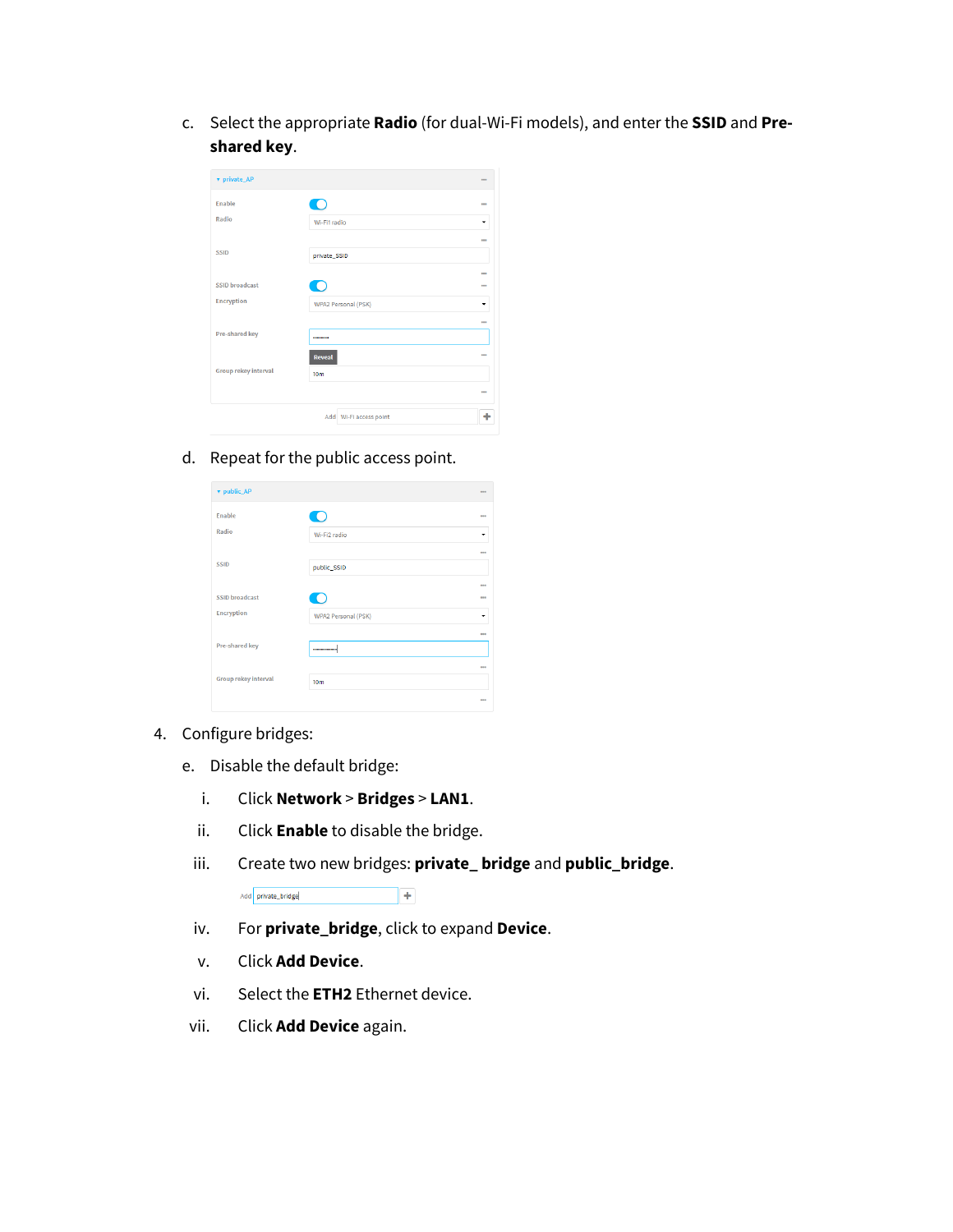viii. Select the **private\_AP** Wi-Fi access point.

| v private_bridge     |                                | $***$               |
|----------------------|--------------------------------|---------------------|
| Enable               | o.                             | $***$               |
| $\triangleright$ STP |                                | <b>sea</b>          |
| <b>v</b> Devices     |                                | $n = n$             |
| Device               | Ethernet: ETH2                 |                     |
|                      |                                | $n = 1$             |
| Device               | Wi-Fi access point: private_AP | ٠                   |
|                      |                                | $***$<br>Add Device |

ix. Repeat for **public\_bridge**, selecting the **ETH3** and Ethernet device and the **public\_AP** Wi-Fi access point.

| v public_bridge           |                               | <b>SHARE</b>      |
|---------------------------|-------------------------------|-------------------|
| Enable                    |                               | <b>DOM</b>        |
| $\blacktriangleright$ STP |                               | $***$             |
| <b>v</b> Devices          |                               | 144               |
| Device                    | Ethernet: ETH3                |                   |
| Device                    | Wi-Fi access point: public_AP | 144               |
|                           |                               | 144<br>Add Device |

- 5. Configure VLANs:
	- a. Create two new VLANs: **private\_VLAN** and **public\_VLAN**:
		- i. Click to expand **Network** > **Virtual LAN**.
		- ii. Add the VLANs.

Add priviate VLAN  $\overline{+}$ 

iii. For **private\_VLAN**, for Device, select **private\_bridge**.

| v priviate_VLAN  |                                              | <b>STATE</b> |
|------------------|----------------------------------------------|--------------|
| Device           |                                              |              |
|                  | Ethernet: Loopback                           |              |
| ID               | <b>Ethernet: ETH1</b>                        |              |
|                  | <b>Ethernet: ETH2</b>                        |              |
|                  | <b>Ethernet: FTH3</b>                        |              |
|                  | <b>Ethernet: FTH4</b>                        |              |
|                  | VLAN: priviate_VLAN                          |              |
|                  | <b>Bridge: LAN1</b>                          |              |
|                  | Bridge: hotspot_bridge                       |              |
|                  | <b>Bridge: private_bridge</b>                |              |
|                  | ↳<br>Bridge: public bridge                   |              |
| <b>v</b> Bridges | Wi-Fi access point: Digi AP (Wi-Fi1)         |              |
|                  | Wi-Fi access point: Digi AP (Wi-Fi2)         |              |
|                  | Wi-Fi access point: Digi Hotspot AP (Wi-Fi1) |              |
| $V$ LAN1         | Wi-Fi access point: Digi Hotspot AP (Wi-Fi2) |              |
|                  | Wi-Fi access point: private_AP               |              |
|                  | Wi-Fi access point: public AP                |              |

iv. For **public\_VLAN**, select **public\_bridge**.

**NOTE:** Make sure that the VLANs' **ID**s are set to different values.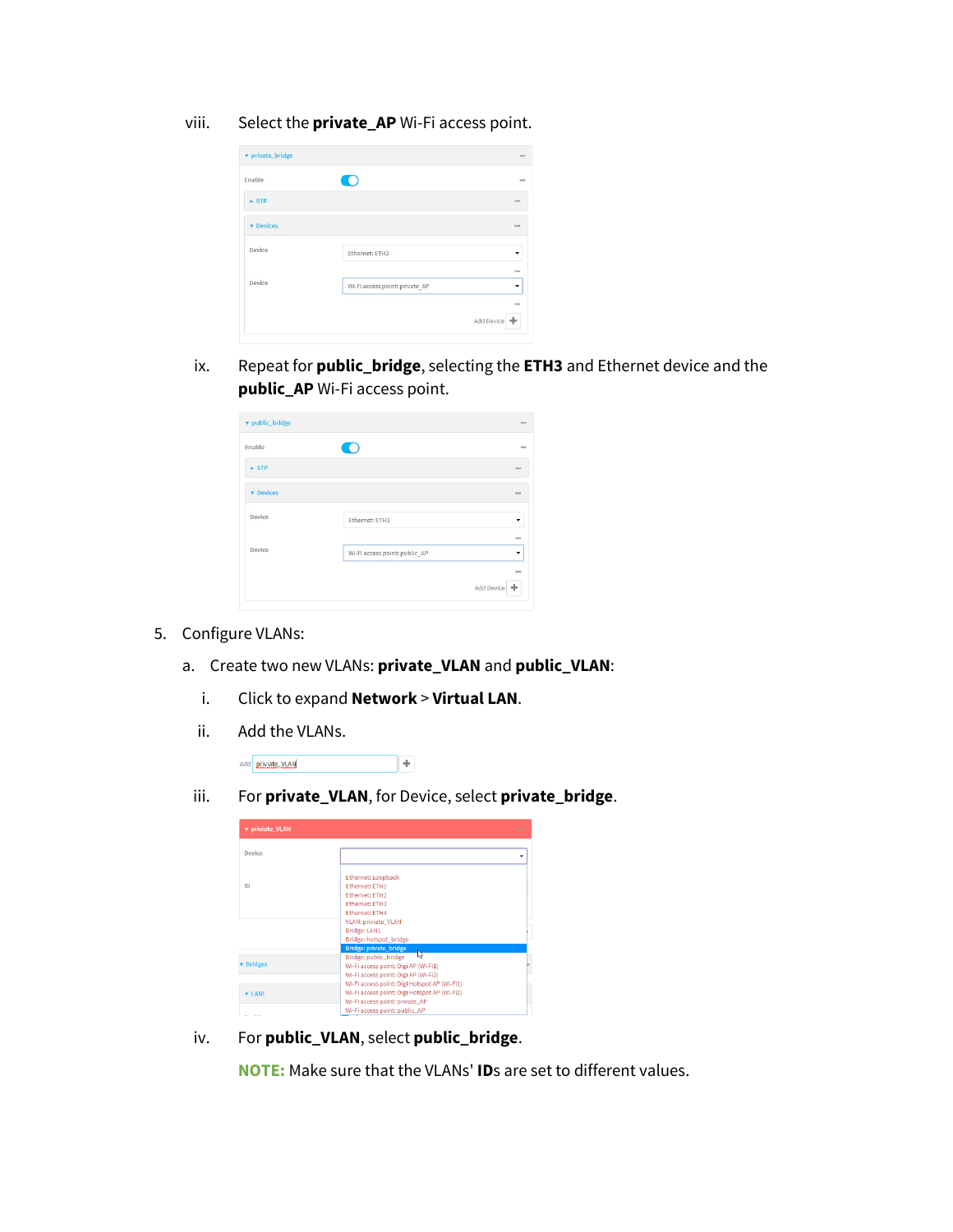- 6. Configure the firewall:
	- a. Create a **guest\_Zone** Firewall zone for the public network:
		- i. Click to expand **Firewall** > **Zone**.
		- ii. Add the zone.

Add guest\_Zone  $\overline{+}$ 

- b. Create a packet filter that only allows traffic from the **guest\_Zone** to access the **External** zone, thereby blocking all other traffic coming from the **guest\_Zone**:
	- i. Click to expand **Firewall** > **Packet filtering**.
	- ii. Click  $\bigstar$  to add a packet filter.
	- iii. Type a **Label** for the packet filter.
	- iv. For **Source** zone, select **guest\_Zone**.
	- v. For **Destination** zone, select **External**.
- 7. Configure the LANs:
	- a. Click to expand **Network** > **Interfaces**.
	- b. Add two new interfaces, **private\_LAN** and **public\_LAN**.

Add private\_LAN  $\overline{a}$ 

- c. Click to expand **private\_LAN**.
	- i. For **Zone**, select **Internal**.
	- ii. For **Device**, select **private\_bridge**.
	- iii. Click to expand **IPv4**.
	- iv. For **Address**, enter the IP address and subnet mask of the LAN network.

| v private_LAN       |                        |   | $\pm\pm\pi$ |
|---------------------|------------------------|---|-------------|
| Enable              | ∩                      |   | $***$       |
| Interface type      | Ethernet               |   | $\cdots$    |
| Zone                | Internal               | ۰ | 101         |
| Device              | Bridge: private_bridge | ۰ | $^{***}$    |
| $\Psi$ IPv4         |                        |   | $***$       |
| Enable              | $\bigcirc$             |   | $***$       |
| Type                | Static IP address      |   | $***$       |
| Metric              | $\pmb{0}$              |   | $***$       |
| Weight              | 10                     |   | $***$       |
| Management priority | $\bullet$              |   | $***$       |
| <b>MTU</b>          | 1500                   |   | $***$       |
| Address             | 10.10.10.1/24          |   | $***$       |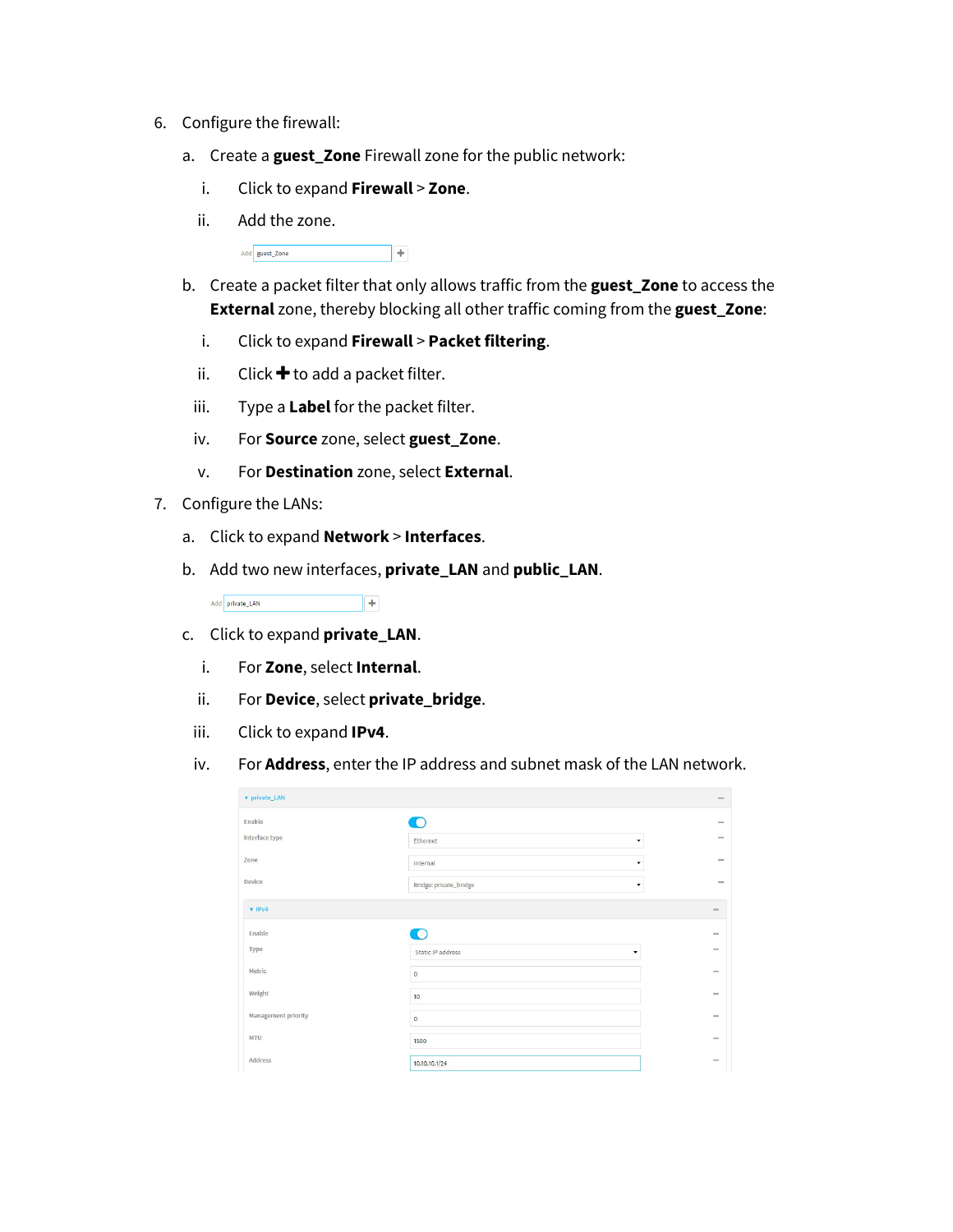- d. Click to expand **public\_LAN**.
	- i. For Zone, select **guest\_Zone**.
	- ii. For **Device**, select **public\_bridge**.
	- iii. Click to expand **IPv4**.
	- iv. For **Address**, enter the IP address and subnet mask of the LAN network.

| v public_LAN        |                            | 222         |
|---------------------|----------------------------|-------------|
| Enable              | $\bigcirc$                 | 1444        |
| Interface type      | Ethernet<br>۰              | 144         |
| Zone                | guest_Zone<br>۰            | $***$       |
| Device              | Bridge: public_bridge<br>۰ | $***$       |
| $V$ IPv4            |                            | $rac{1}{2}$ |
| Enable              | D                          | $***$       |
| Type                | Static IP address<br>۰     | 888         |
| Metric              | $\mathsf{o}$               | 1444        |
| Weight              | 10                         | 1444        |
| Management priority | $\mathsf{o}$               | 1888        |
| <b>MTU</b>          | 1500                       | 344         |
| Address             | 10.10.11.1/24              | 344         |

- e. Reconfigure the default LAN as a DMZ for the POS network:
	- i. Click to expand **Network** > **Interface** > **LAN1**.
	- ii. For **Interface** type, select **IP Passthrough**.
	- iii. For **Device**, select **Ethernet: ETH1**.
	- iv. Click to expand **Source interfaces**.
	- v. For **Interface**, select **WAN1**.
	- vi. Click  $\bigstar$  to add another interface.

Add Interface  $\boxed{\color{red}+}$ 

#### vii. Select **WWAN1**.

| <b>v</b> LAN1              |                | $\sim$        |
|----------------------------|----------------|---------------|
| Enable                     | n              | $\cdots$      |
| Interface type             | IP Passthrough | ٠             |
|                            |                | $\sim$        |
| Zone                       | Internal       | ٠             |
|                            |                | $\cdots$      |
| Device                     | Ethernet: ETH1 | ٠             |
|                            |                | $\cdots$      |
| <b>v</b> Source interfaces |                | $\sim$        |
| Interface                  | WAN1           | ٠             |
|                            |                | $\cdots$      |
| Interface                  | <b>WWAN1</b>   | ٠             |
|                            |                | $\cdots$      |
|                            |                | Add Interface |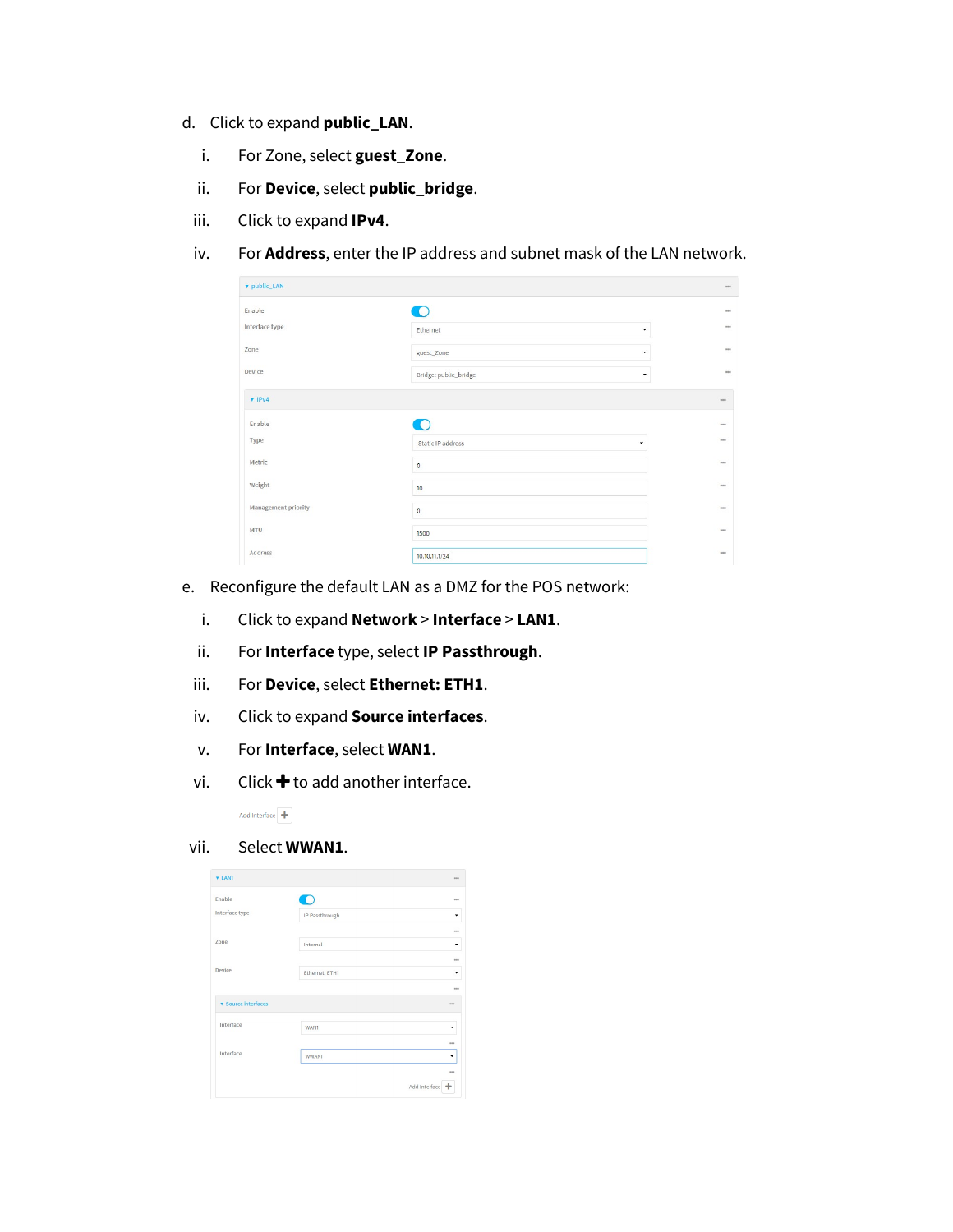8. Click **Apply** to save the configuration and apply the change.

The **Apply** button is located at the top of the WebUI page. You may need to scroll to the top of the page to locate it.

#### **Command line**

1. Log into the Admin CLI as a user with Admin access and enter configuration mode:

```
> config
(config)>
```
2. Configure Wi-Fi access points:

```
(config)> add network wifi ap private_AP
(config network wifi ap private_AP)> radio wifi1
(config network wifi ap private_AP)> ssid private_SSID
(config network wifi ap private_AP)> encryption key_psk2 passcode1
(config network wifi ap public_AP)> add .. public_AP
(config network wifi ap public_AP)> radio wifi2
(config network wifi ap public_AP)> ssid public_SSID
(config network wifi ap public_AP)> encyrption key_psk2 passcode2
```
3. Configure network bridges:

```
(config network wifi ap public_AP)> ... 
(config)> network bridge lan1 enable false
(config)> add network bridge private_bridge
(config network bridge private_bridge)> add device end /network/device/eth2
(config network bridge private_bridge)> add device end /network/wifi/ap/private_AP
(config network bridge private_bridge)> add .. public_bridge
(config network bridge public_bridge)> add device end /network/device/eth3
(config network bridge public_bridge)> add device end /network/wifi/ap/public_AP
```
4. Configure VLANs:

```
(config network bridge public_bridge)> ...
(config)> add network vlan private_VLAN
(config network vlan private_VLAN)> device /network/bridge/private_bridge
(config network vlan private_VLAN)> id 0
(config network vlan private_VLAN)> add .. public_VLAN
(config network vlan public_VLAN)> device /network/bridge/public_bridge
(config network vlan public_VLAN)> id 1
```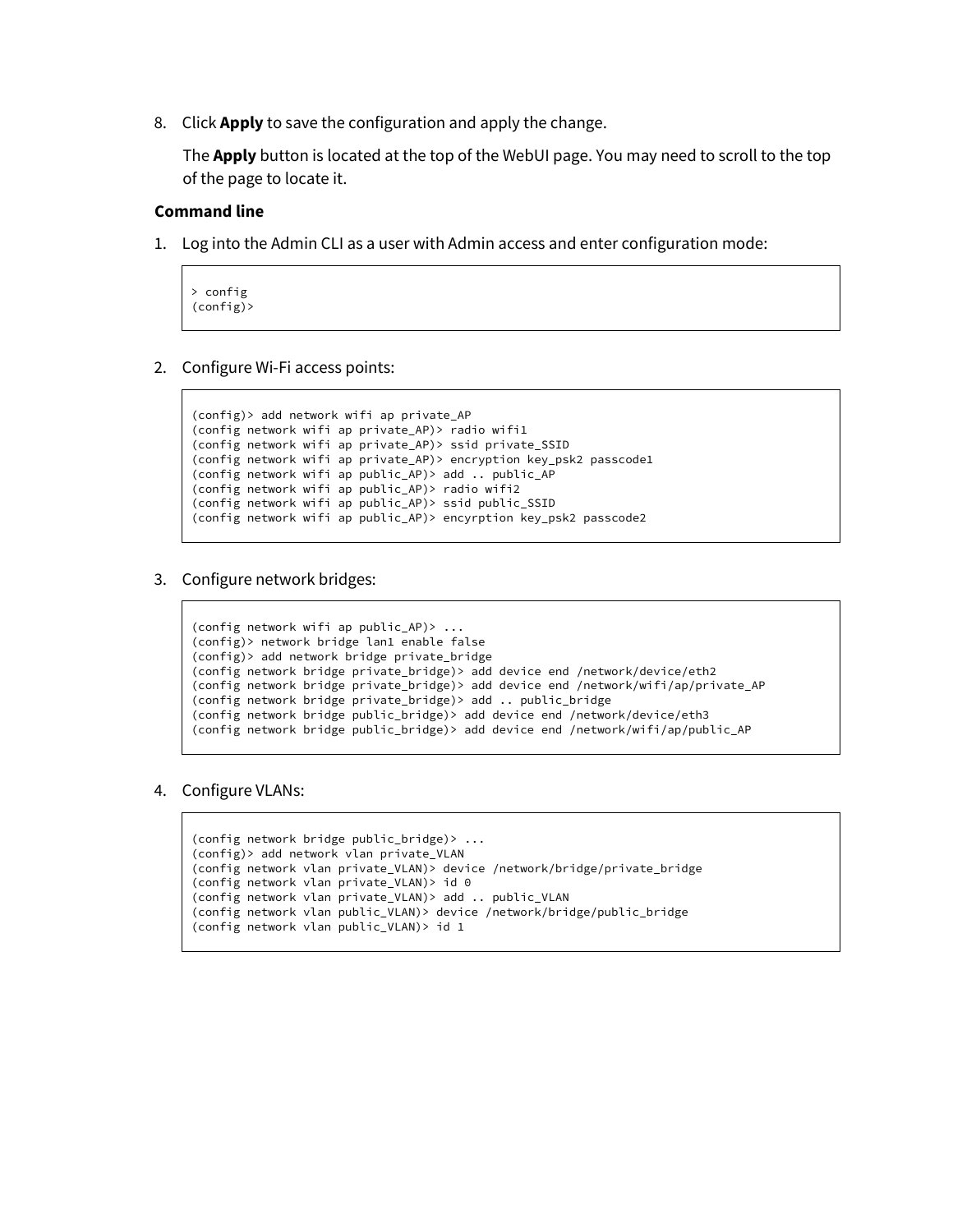5. Configure the firewall:

```
(config network vlan public_VLAN)> ... 
(config)> add firewall zone guest_Zone
(config firewall zone guest_Zone)> ...
(config)> add firewall filter end
(config firewall filter 2)> label guest_Filter
(config firewall filter 2)> src_zone guest_Zone 
(config firewall filter 2)> dst_zone external
```
6. Configure the LANs:

```
(config firewall filter 2)> ... 
(config)> add network interface private_LAN
(config network interface private_LAN)> zone internal
(config network interface private_LAN)> device /network/bridge/private_bridge
(config network interface private_LAN)> ipv4 address 10.10.10.1/24
(config network interface private_LAN)> add .. public_LAN
(config network interface public_LAN)> zone guest_Zone
(config network interface public_LAN)> device /network/bridge/public_bridge
(config network interface public_LAN)> ipv4 address 10.10.11.1/24
(config network interface public_LAN)> .. lan1
(config network interface lan1)> type passthrough
(config network interface lan1)> device /network/device/eth1
(config network interface lan1)> add passthrough src end wan1
(config network interface lan1)> add passthrough src end wwan1
```
7. Save the configuration:

```
(config network interface lan1)> save
Configuration saved.
>
```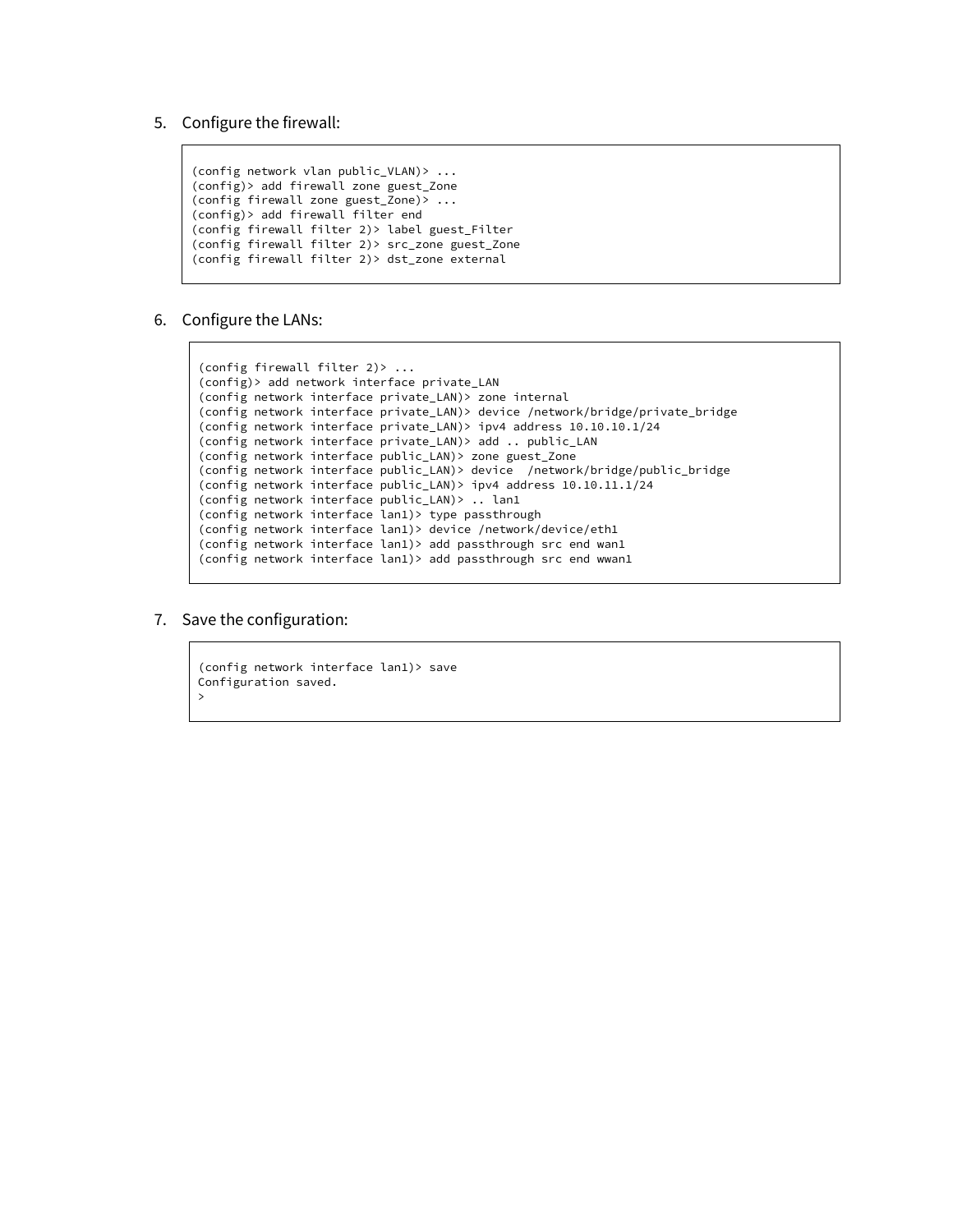# 1.4. Further locking down the router entry points

Router entry points can be locked down further by using access control list configuration and firewall rules.

#### 1.4.1. Universal Plug and Play (UPnP)

Universal Plug and Play (UPnP) is disabled by default.

- 1.4.2. Disable pings to the WAN interface
- 1. Log into the WebUI as a user with full Admin access rights.
- 2. On the menu, click **System**. Under **Configuration**, click **Device Configuration**.



- 3. Click **Firewall** > **Custom rules**.
- 4. **Enable** the rule.
- 5. For **Rules**, input the following text:

```
iptables -I INPUT -p icmp -m set --match-set zone-external src,src -j DROP
```
6. Click **Apply** to save the configuration and apply the change.

The **Apply** button is located at the top of the WebUI page. You may need to scroll to the top of the page to locate it.

#### **Command line**

```
> config
(config)> firewall custom enable true
(config)> firewall custom rules "iptables -I INPUT -p icmp -m set --match-set zone-external 
src,src -j DROP"
(config)> save
Configuration saved.
>
```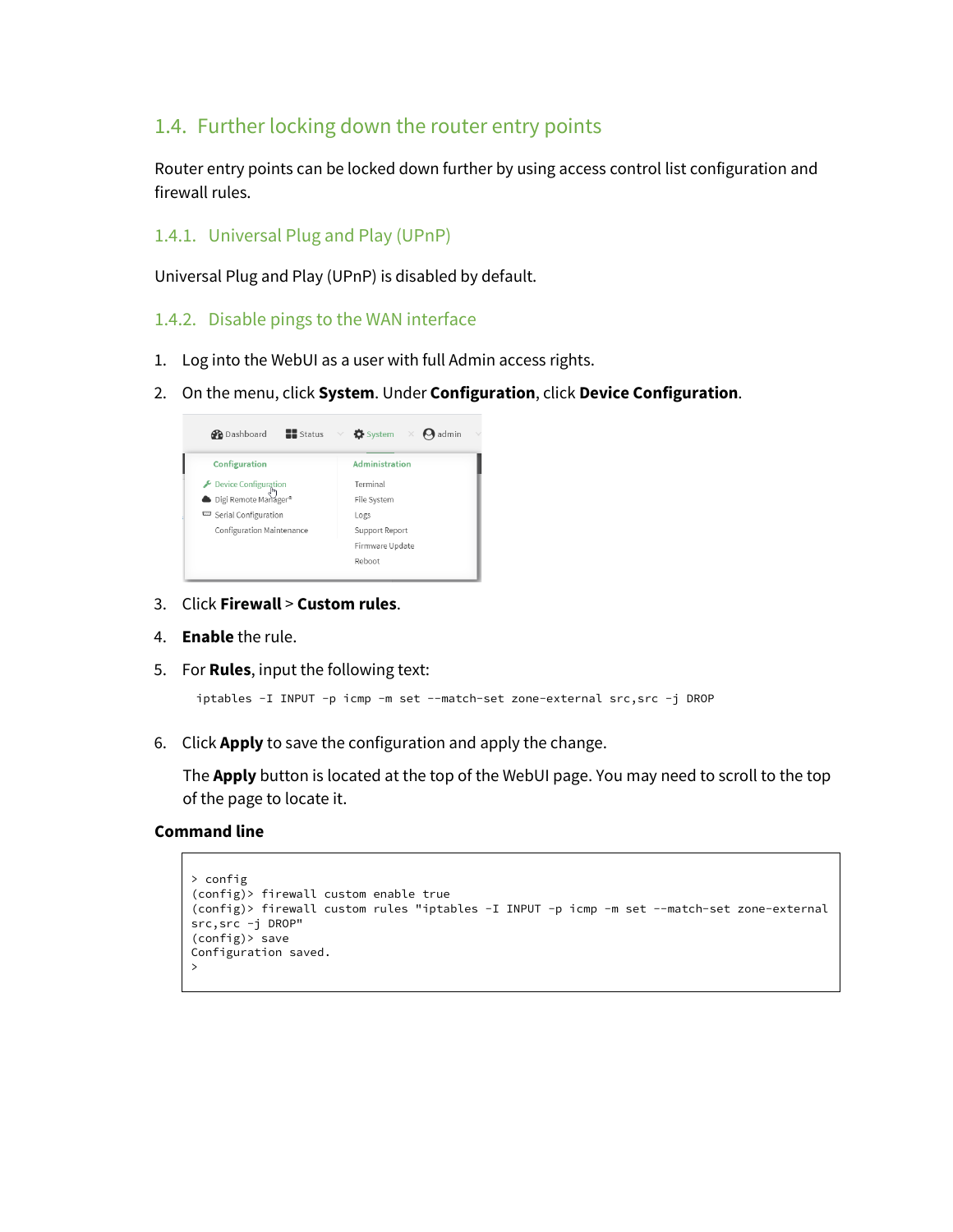#### 1.4.3. Disable remote administration

Remote administration is disabled by default through the access control list for the **web\_admin** and **ssh** services.

#### 1.4.4. Disable shell access

By default, user accounts that are members of an authentication group with Admin access have access to the Admin CLI, a secure command line interface that allows the user to configure and monitor the device without having access to the underlying operating system.

By default, no user accounts have access to the interactive shell of the underlying operating system. However, the default configuration allows users to be provided access to the interactive shell of the device's operating system.

You can disable the ability for users to be provided access to the interactive shell:

- 1. Log into the WebUI as a user with full Admin access rights.
- 2. On the menu, click **System**. Under **Configuration**, click **Device Configuration**.



- 3. Click **Authentication**.
- 4. Click to disable **Allow shell (Warning)**.

| <b>v</b> Authentication |                 | eee        |
|-------------------------|-----------------|------------|
| <b>Idle</b> timeout     | 10 <sub>m</sub> | <b>DOM</b> |
| Allow shell (Warning)   |                 | <b>DOM</b> |

**NOTE:** After disabling the **Allow shell** option, re-enabling the feature will erase the device's configuration and reboot the device.

5. Click **Apply** to save the configuration and apply the change.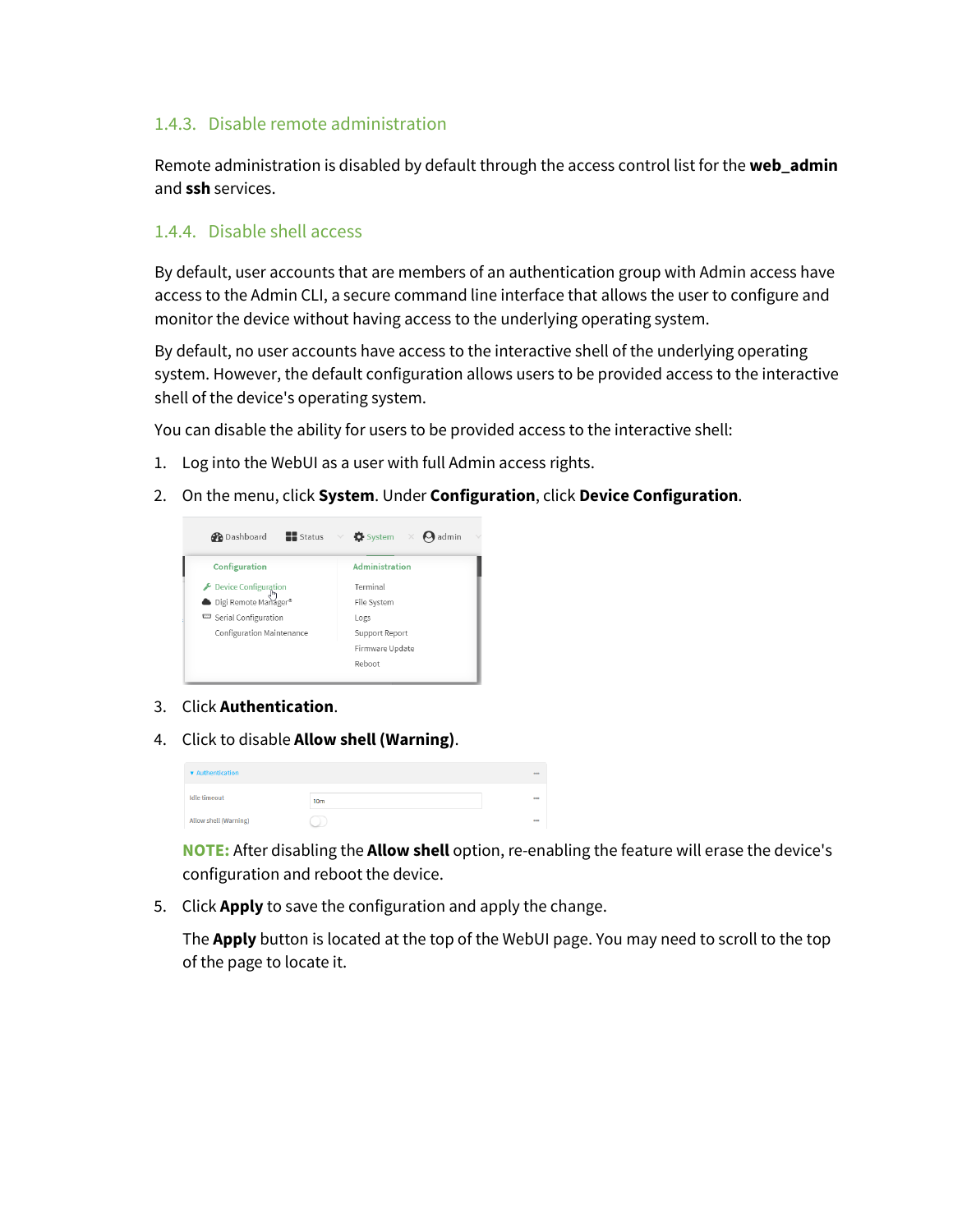```
> config
(config)> auth allow_shell enable false
(config)> save
Configuration saved.
>
```
#### 1.4.5. MAC filitering

You can either blacklist MAC addresses, which prevents devices from accessing the interface, or whitelist MAC addresses, which gives devices exclusive access to the interface.

- 1. Log into the WebUI as a user with full Admin access rights.
- 2. On the menu, click **System**. Under **Configuration**, click **Device Configuration**.

| $\blacksquare$ Status<br><b>B</b> Dashboard  | $\vee$ $\bullet$ System $\times$ <b>O</b> admin |
|----------------------------------------------|-------------------------------------------------|
| Configuration                                | Administration                                  |
|                                              | Terminal                                        |
| Device Configuration<br>Digi Remote Manager® | File System                                     |
| Serial Configuration                         | Logs                                            |
| Configuration Maintenance                    | Support Report                                  |
|                                              | Firmware Update                                 |
|                                              | Reboot                                          |

- 3. Click **Network** > **Interfaces**.
- 4. Click to expand the appropriate interface.
- 5. Click either **MAC address blacklist** or **MAC address whitelist**.
- 6. Click  $\bigstar$  to add a MAC address.

Add MAC address +

7. For **MAC address**, type the MAC address.

| ▼ MAC address whitelist |                   | <b>ABA</b>      |
|-------------------------|-------------------|-----------------|
| <b>MAC</b> address      | 00:00:65:02:41:BB | 699             |
|                         |                   | Add MAC address |

- 8. Click  $\bigstar$  to add additional MAC addresses to the blacklist or whitelist.
- 9. Click **Apply** to save the configuration and apply the change.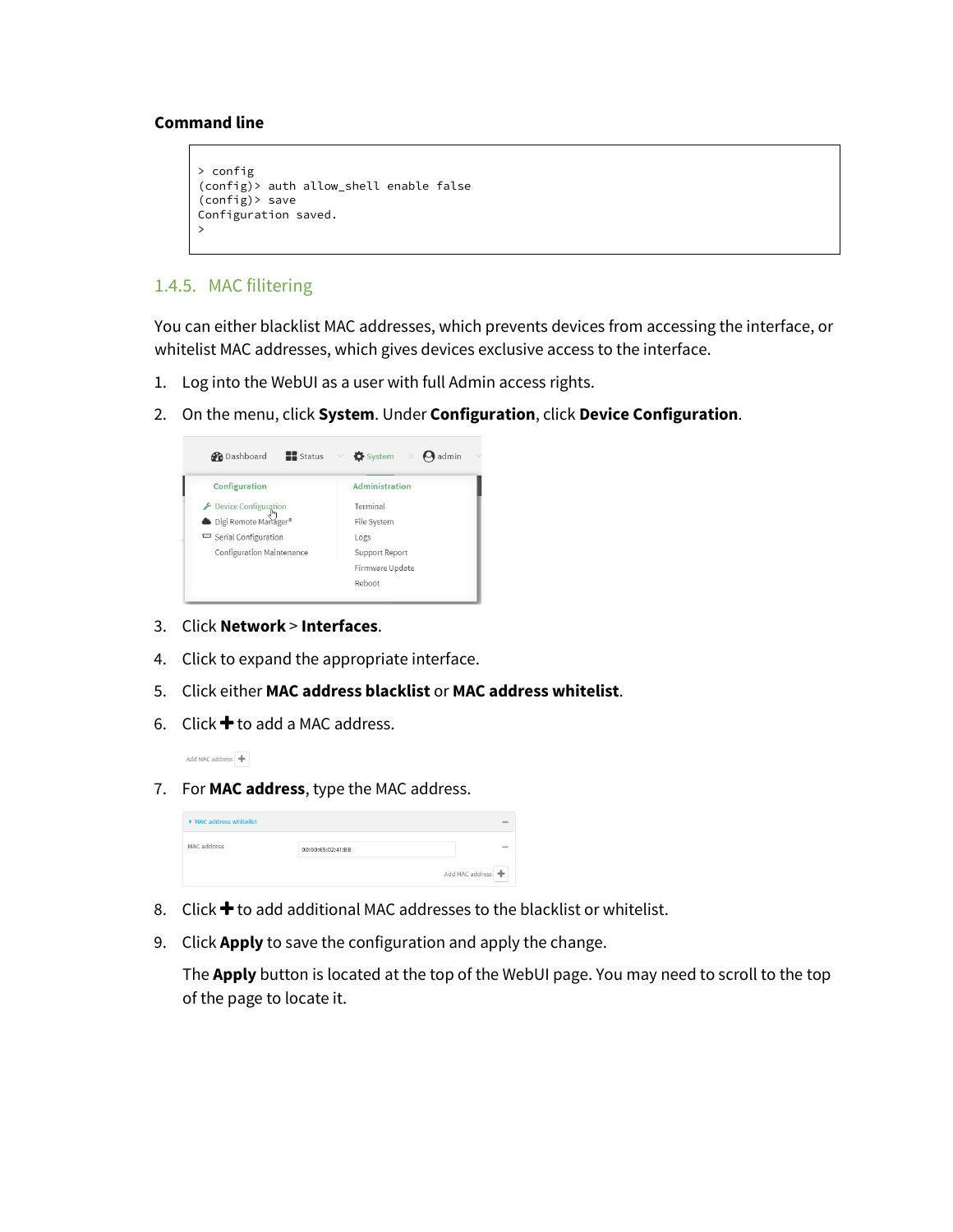```
> config
(config)> add network interface wan1 mac_blacklist end 00:00:65:02:41:BB
(config)> add network interface wan1 mac_blacklist end 00:00:65:02:41:BC
(config)> save
Configuration saved.
>
```
# **2. Do not use vendor-supplied defaults for system passwords and other security parameters**

# 2.1. Default password for **admin** account

All newly-manufactured Digi devices have a unique default password for the **admin** account. This password must be changed before any configuration changes can be saved.

To change the unique password for the **admin** account:

- 1. Log into the WebUI as a user with full Admin access rights.
- 2. On the menu, click **System**. Under **Configuration**, click **Device Configuration**.



- 3. Click **Authentication** > **Users** > **admin**.
- 4. For **Password**, type the new password.

| <b>v</b> Authentication       |                 | $***$      |
|-------------------------------|-----------------|------------|
| <b>Idle</b> timeout           | 10 <sub>m</sub> | <b>HAM</b> |
| Allow shell (Warning)         |                 | $n + n$    |
| $\blacktriangleright$ Methods |                 | non.       |
| $\blacktriangleright$ Groups  |                 | non.       |
| <b>v</b> Users                |                 | $-1$       |
| $\sqrt{ }$ admin              |                 | <b>non</b> |
| Enable                        |                 | men        |
| Password                      |                 | <b>BRA</b> |

5. Click **Apply** to save the configuration and apply the change.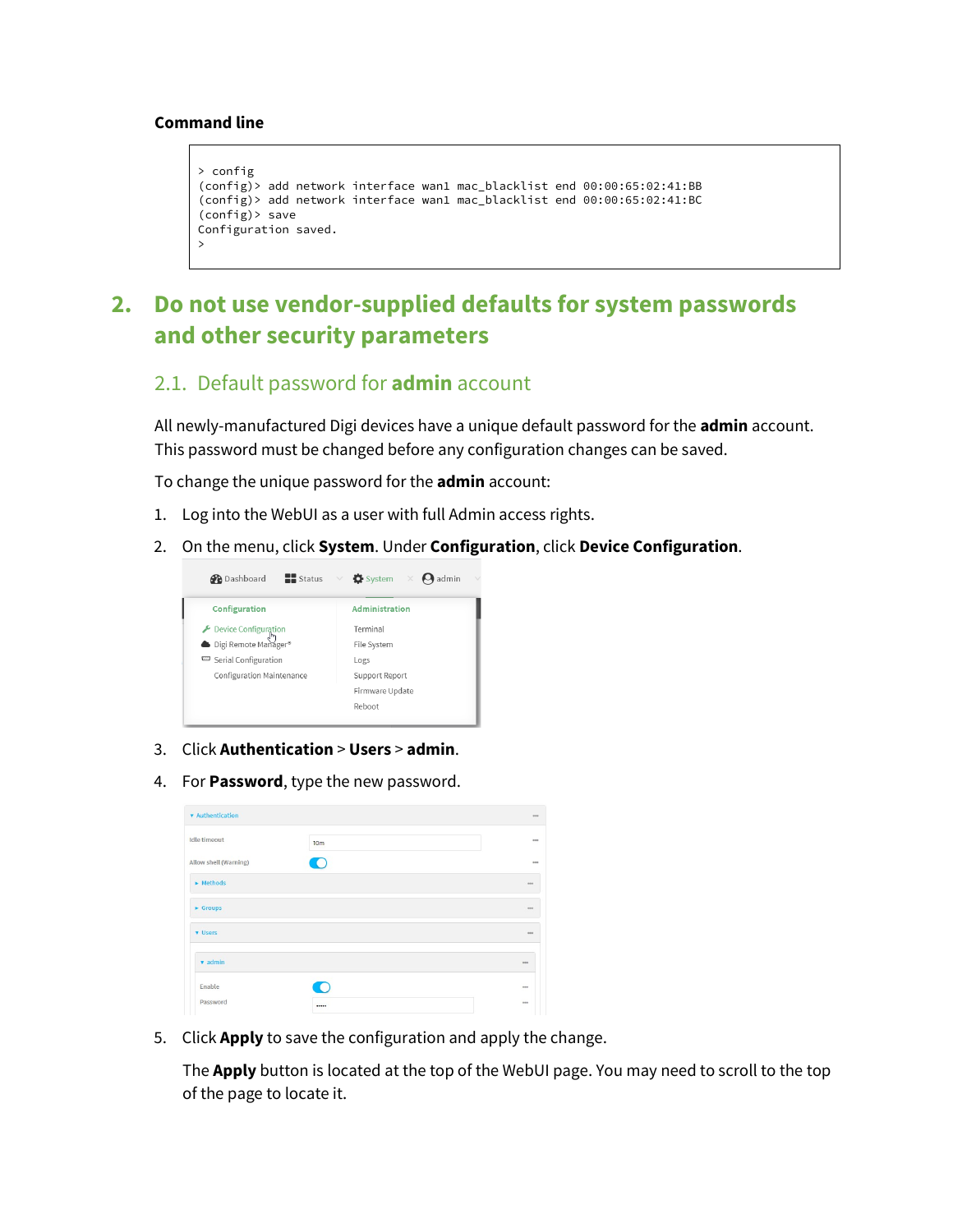```
> config
(config)> auth user admin password new_password
(config)> save
Configuration saved.
>
```
# 2.2. User authentication using RADIUS or TACACS+

You can configure your Digi device to use a remote RADIUS or TACACS+ server for user authentication. Multiple authentication methods can be configured, including both remote server and local user authentication. Methods are attempted in the order that they are listed. If local user authentication is not allowed and the remote servers are not accessible, users will not be able to log into the device until the remote server is accessible.

#### 2.2.1. Configure the RADIUS or TACACS+ server

#### Example FreeRADIUS Configuration

With FreeRADIUS, users are defined in the **users** file in your FreeRADIUS installation. To define users:

1. Open the FreeRadius user file in a text editor. For example:

```
$ sudo gedit /etc/freeradius/3.0/users
```
2. Add users to the file using the following format:

```
user1 Cleartext-Password := "user1"
       Unix-FTP-Group-Names := "admin"
user2 Cleartext-Password := "user2"
        Unix-FTP-Group-Names := "serial"
```
The value of the Unix-FTP-Group-Names attribute must correspond to an authentication group configured on your Digi device.

- 3. Save and close the file.
- 4. Verify that your changes did not introduce any syntax errors:

\$ sudo freeradius -CX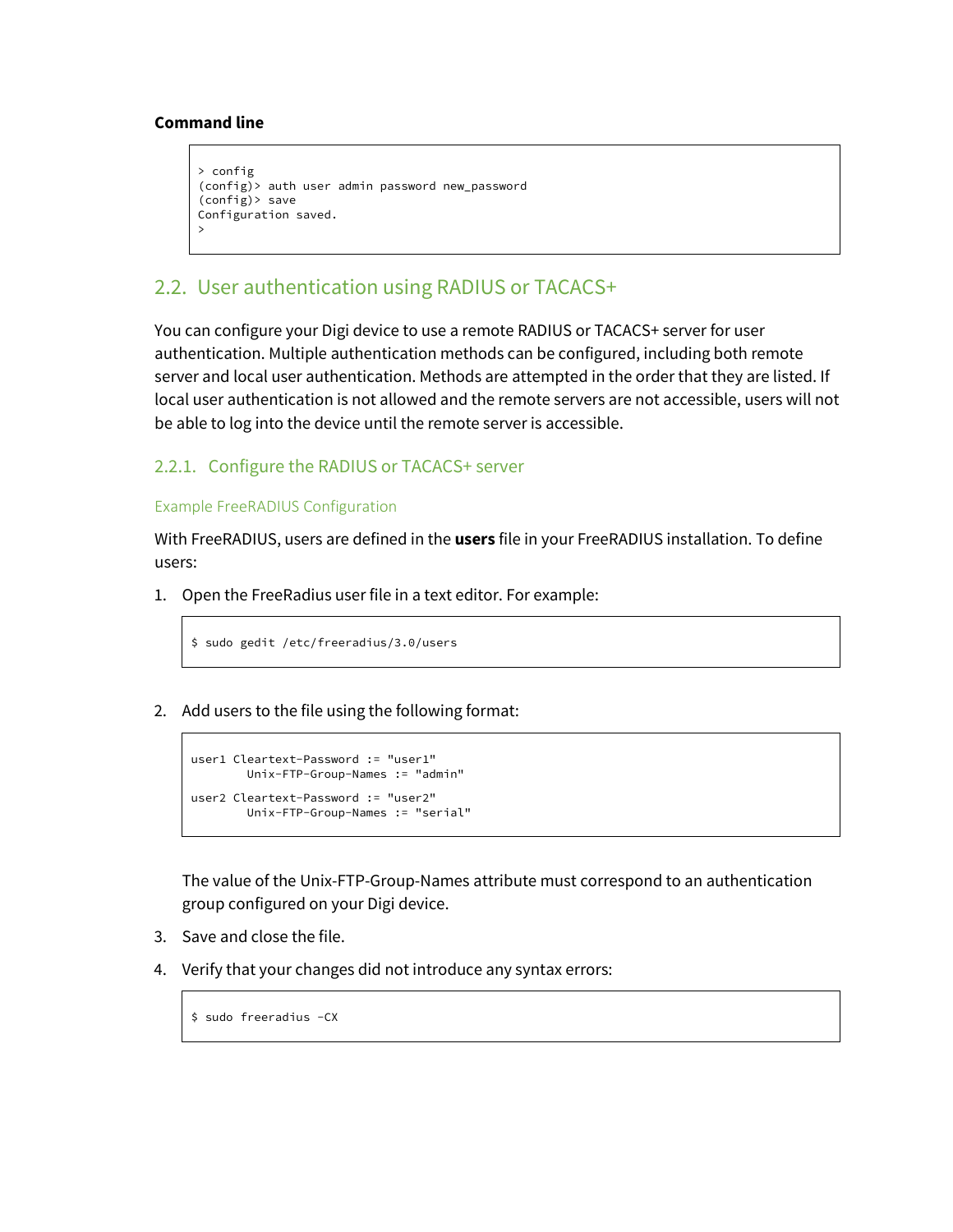This should return a message that completes similar to:

```
...
Configuration appears to be OK
```
5. Restart the FreeRADIUS server:

```
$ sudo freeradius /etc/init.d/freeradius restart
```
Example TACACS+ Configuration

With TACACS+, users are defined in the server configuration file. On Ubuntu, the default location and filename for the server configuration file is **/etc/tacacs+/tac\_plus.conf**.

1. Open the TACACS+ server configuration filein a text editor. For example:

```
$ sudo gedit /etc/tacacs+/tac_plus.conf
```
2. Add users to the file using the following format:

```
user = user1 \{name ="User1 for TX54"
       pap = cleartext password1
       service = system {
          groupname = admin,serial
        }
}
user = user2 {
       name ="User2 for TX54"
       pap = cleartext password2
       service = system {
          groupname = serial
        }
}
```
The value of the groupname attribute must correspond to an authentication group configured on your Digi device.

- 3. Save and close the file.
- 4. Verify that your changes did not introduce any syntax errors:

```
$ sudo tac_plus -C /etc/tacacs+/tac_plus.conf -P
```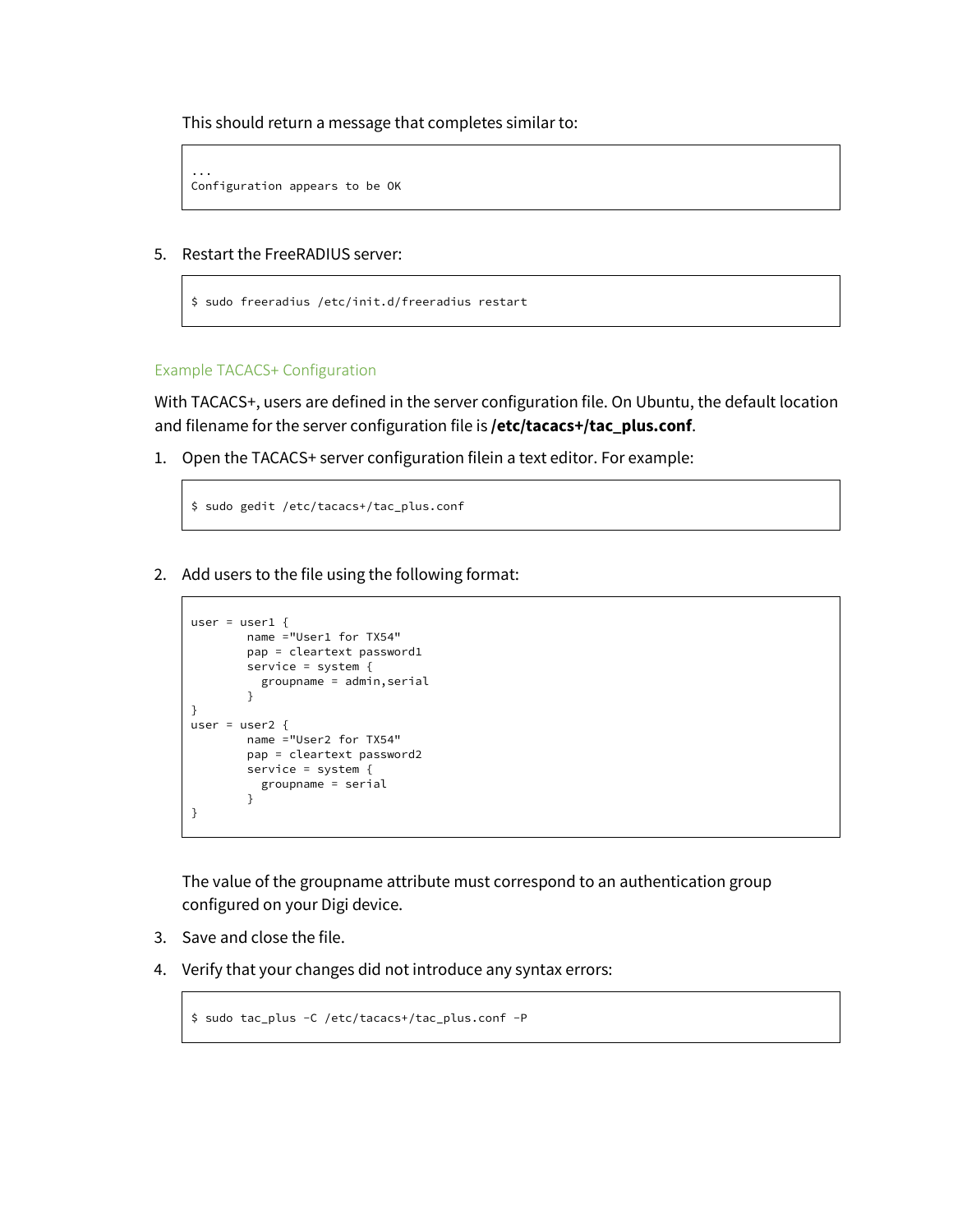If successful, this command will echo the configuration file to standard out. If the command encounters any syntax errors, a message similar to this will display:

```
Error: Unrecognised token on line 1
```
#### 5. Restart the TACACS+ server:

\$ sudo /etc/init.d/tacacs\_plus restart

#### 2.2.2. Configure the Digi device for RADIUS or TACACS+ support

- 1. Log into the WebUI as a user with full Admin access rights.
- 2. On the menu, click **System**. Under **Configuration**, click **Device Configuration**.



- 3. Configure the authentication methods:
	- a. Click **Authentication** > **Methods**.
	- b. For **Method**, select either **TACACS+** or **RADIUS**.

| <b>v</b> Authentication |                        | ses.         |
|-------------------------|------------------------|--------------|
| <b>Idle</b> timeout     | 10 <sub>m</sub>        | one          |
| Allow shell (Warning)   |                        | man.         |
| <b>v</b> Methods        |                        | ses.         |
| Method                  | <b>RADIUS</b>          | $n + 1$<br>۰ |
|                         | Local users<br>TACACS+ | Add Method   |
|                         |                        |              |

c. (Optional) Click  $\bigstar$  to add additional authentication methods.

Add Method  $\overline{\textbf{+}}$ 

- 4. Configure RADIUS or TACACS+ support:
	- a. Click **Authentication** > **RADIUS** or **TACACS+**.
	- b. Click to expand **Servers**.
	- c. Click  $\bigstar$  to add a remote authentication server.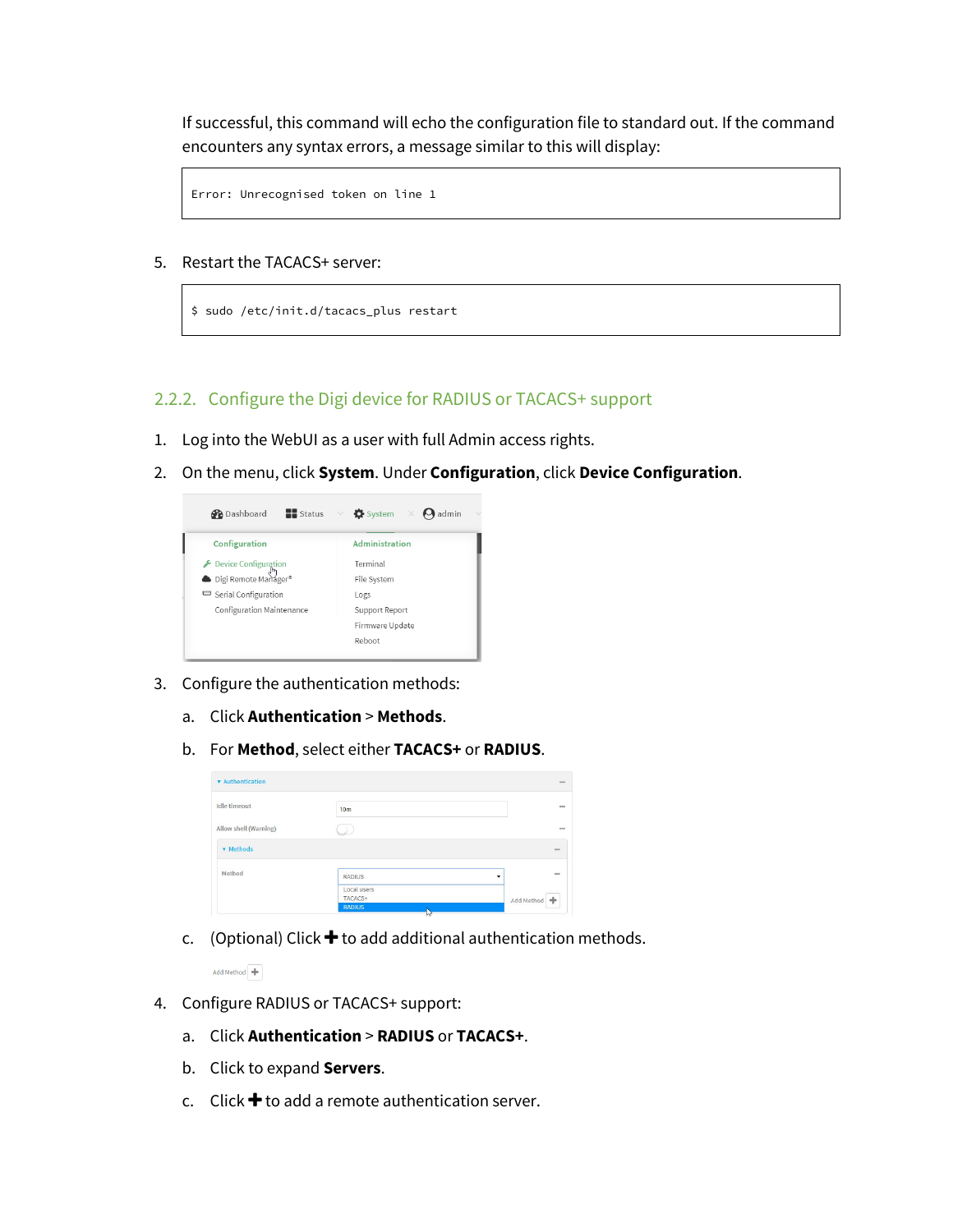- d. For **Hostname**, type the hostname or IP address of the RADIUS server.
- e. For **Secret**, type the server's shared secret.

| <b>v</b> Servers |                         |            |
|------------------|-------------------------|------------|
|                  |                         |            |
| <b>v</b> Server  |                         | 000        |
| Hostname         | radiusserver            | <b>DOG</b> |
| Port             | 1812                    | 664        |
| Secret           |                         | 0.01       |
| <b>Timeout</b>   | $\overline{\mathbf{3}}$ | <b>SOL</b> |

- f. Click  $\bigstar$  to add additional remote authentication servers. The device attempts to connect to the servers in the order they are listed.
- 5. Click **Apply** to save the configuration and apply the change.

The **Apply** button is located at the top of the WebUI page. You may need to scroll to the top of the page to locate it.

#### **Command line**

1. Log into the Admin CLI as a user with Admin access and enter configuration mode:

> config (config)>

- 2. Configure the authentication method:
	- a. To use only remote server authentication, delete the default local authentication:
		- i. Determine the index number of the authentication method:

(config)> show auth method 0 local

ii. Delete the authentication method:

(config)> del auth method 0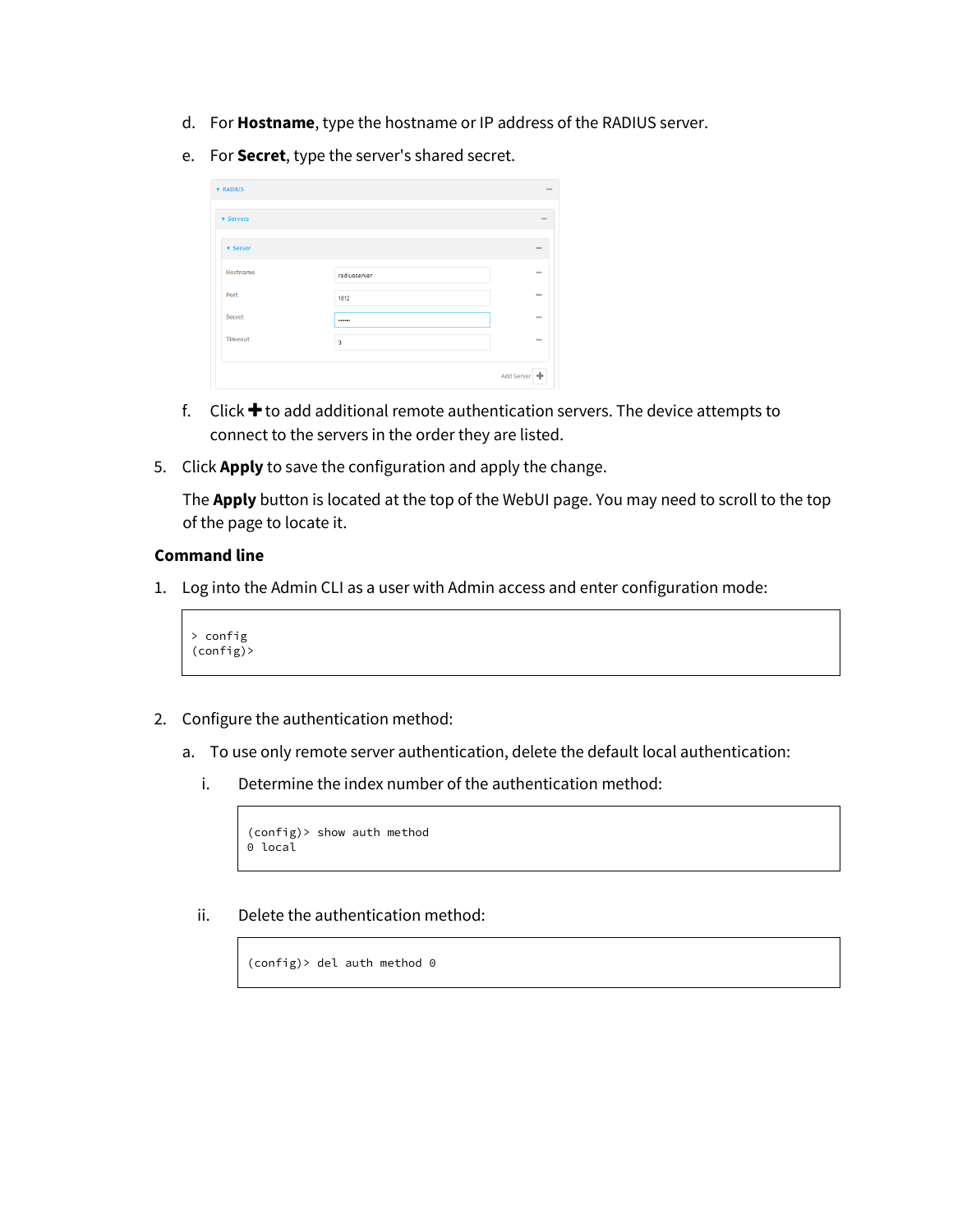- b. Add the remote server authentication method:
	- To add the RADIUS remote server authentication method:

```
(config)> add auth method end radius
```
• To add the TACACS+ remote server authentication method:

```
(config)> add auth method end tacacs+
```
- 3. Configure the RADIUS or TACACS+ support:
	- Configure RADIUS server support:

```
(config)> add auth radius server end
(config auth radius server 0)> hostname radiusServer
(config auth radius server 0)> secret radius_secret
(config auth radius server 0)> add .. auth radius server end
(config auth radius server 1)> hostname backupRadiusServer
(config auth radius server 0)> secret radius_secret1
```
• Configure TACACS+ server support:

```
(config)> add auth tacacs+ server end
(config auth tacacs+ server 0)> hostname tacacsServer
(config auth tacacs+ server 0)> secret tacacs_secret
(config auth tacacs+ server 0)> add .. auth tacacs+ server end
(config auth tacacs+ server 1)> hostname backupTacacsServer
(config auth tacacs+ server 0)> secret tacacs_secret1
```
4. Save the configuration:

```
(config network interface lan1)> save
Configuration saved.
>
```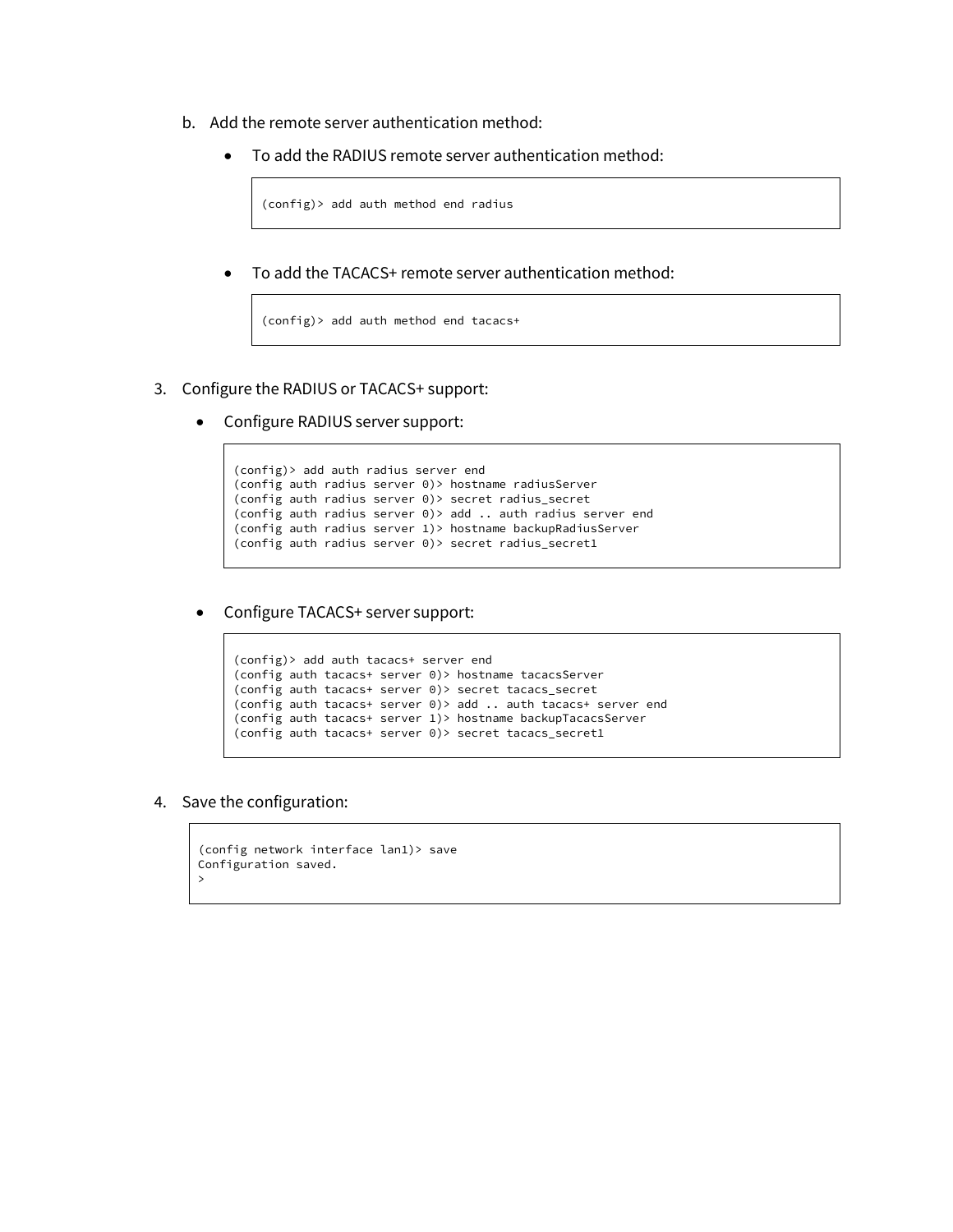# **3. Track and monitor access to the Digi device**

# 3.1. System and event logs

Messages about attempts to connect to the device are in the **System** log and are similar to:

```
Apr 16 14:42:38 TX64 Apr 16 14:42:38 0040FF800120 us: 
name=admin~service=sshd~state=opened~remote=192.168.0.100~tty=ssh
Apr 16 14:43:24 TX64 stunnel: LOG5[279]: Service [service.web_admin] accepted connection 
from ::ffff:192.168.3.107:51039
```
Messages about firmware version, system uptime, and related information are in the **Events** log:

Apr 16 13:38:40 status firmware version=20.2.162.90 mac=000000000000 serial=TX64- 000000 uptime=10 days, 16 hours, 41 minutes, 3 seconds sku=WR64-A121

#### 3.1.1. View system and event logs

- 1. Log into the WebUI as a user with full Admin access rights.
- 2. On the menu, click **System**. Under **Administration**, click **Logs**.



- 3. (Optional) Filter the System log for informational messages. Messages about attempts to access the device are logged as informational messages.
	- a. Under **System Logs**, for **Filter**, click to deselect **Errors** and **Warnings**.

| Filter        |    |                  |    |  |
|---------------|----|------------------|----|--|
| <b>Errors</b> | ×  | Informational    | T. |  |
| Warnings      | -2 | <b>Debugging</b> | D  |  |

- b. To limit the output to events related to accessing the device:
	- i. In the search box, type **service**.

| v System Logs |           |
|---------------|-----------|
|               | Q service |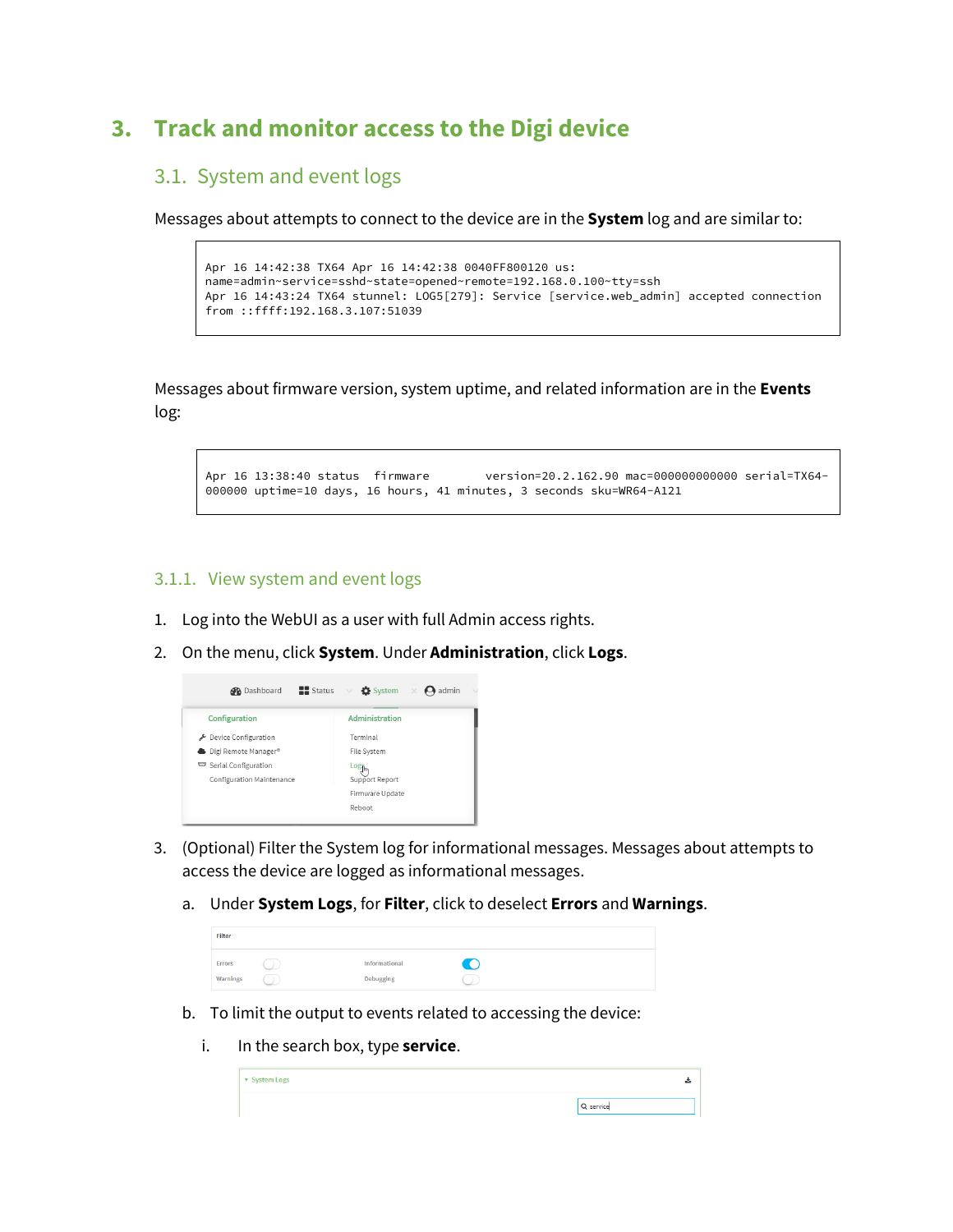To view the system log from the Admin CLI:

```
> show log
Apr 16 15:49:56 TX64 mm: interface_wwan2 SIM failover: SIM slot switch successful
Apr 16 15:49:56 TX64 netifd: Interface 'interface_wwan2' is now down
Apr 16 15:49:56 TX64 netifd: Interface 'interface_wwan2' is setting up now
```
To filter the output to informational messages:

```
> show log filter info
Apr 16 15:54:58 TX64 firewalld[777]: reloading status
Apr 16 15:55:39 TX64 kernel: DROP (filter): IN=eth1 OUT= 
MAC=01:00:5e:00:00:01:00:40:ff:80:23:b0:08:00 SRC=0.0.0.0 DST=224.0.0.1 LEN=32 TOS=0x00 
PREC=0xC0 TTL=1 ID=0 DF PROTO=2
```
#### 3.1.2. Download system and event logs

- 1. Log into the WebUI as a user with full Admin access rights.
- 2. On the menu, click **System**. Under **Administration**, click **Logs**.



3. Click  $\triangle$  to download a local copy of the log file.



#### 3.1.3. Configure an external log server

You can also configure Digi devices to send log messages to a remote log server.

- 1. Log into the WebUI as a user with full Admin access rights.
- 2. On the menu, click **System**. Under **Configuration**, click **Device Configuration**.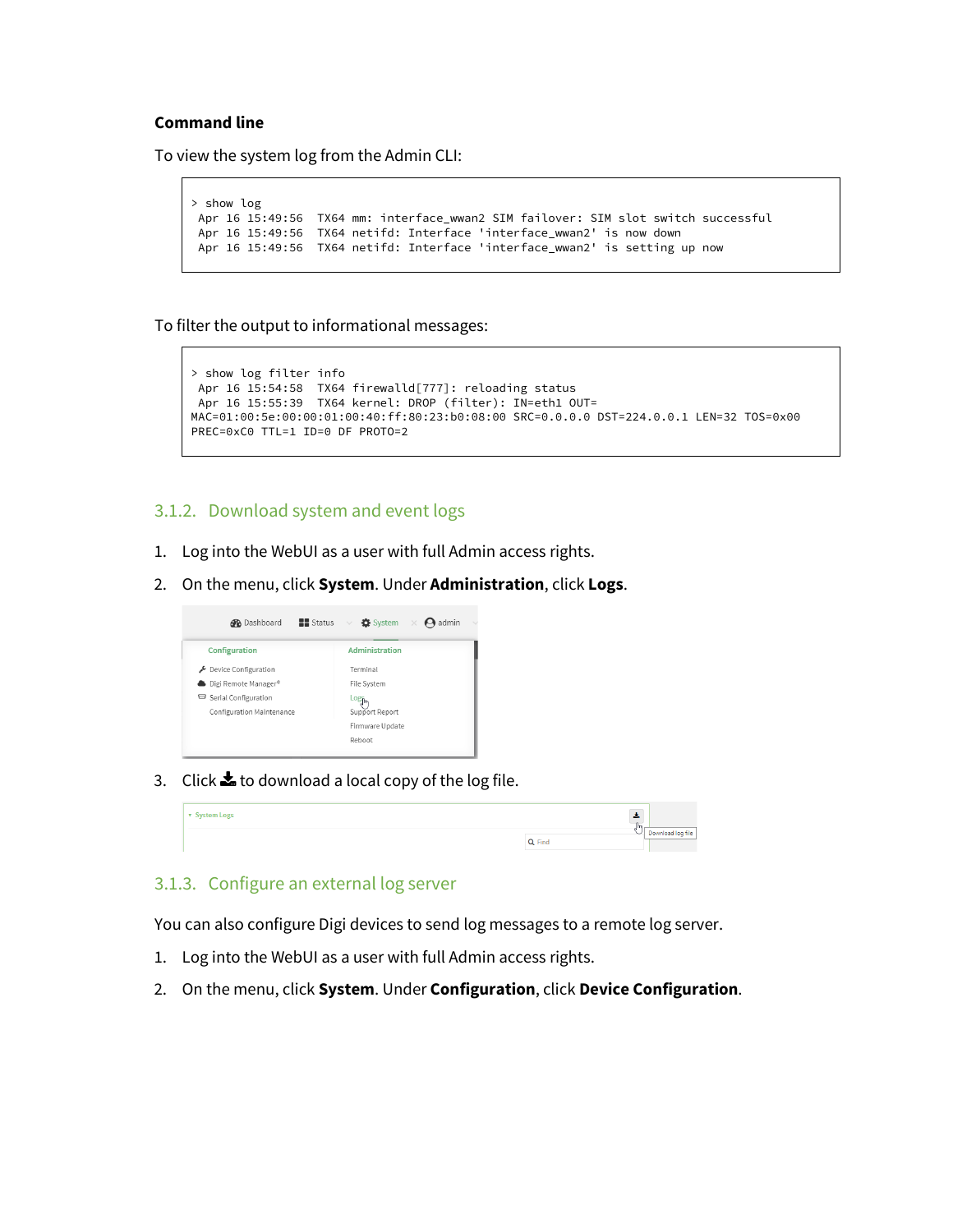

- 3. Click **System** > **Log** > **Server list**.
- 4. Click  $\bigstar$  to add a remote log server.

Add Server  $\overline{\mathbf{+}}$ 

- 5. For **Server**, type the hostname or IP address of the server.
- 6. (Optional) Select the types of messages to be sent to the server.
- 7. Click **Apply** to save the configuration and apply the change.

The **Apply** button is located at the top of the WebUI page. You may need to scroll to the top of the page to locate it.

#### **Command line**

```
> config
(config)> add system log remote end
(config system log remote 0)> server logserverhostname
(config system log remote 0)> save 
Configuration saved.
>
```
## 3.1.4. Configure the type of events to be logged

By default, all event types are logged. You can omit certain events from the log, and also configure the interval in which events are logged.

- 1. Log into the WebUI as a user with full Admin access rights.
- 2. On the menu, click **System**. Under **Configuration**, click **Device Configuration**.



3. Click **System** > **Log** > **Event categories**.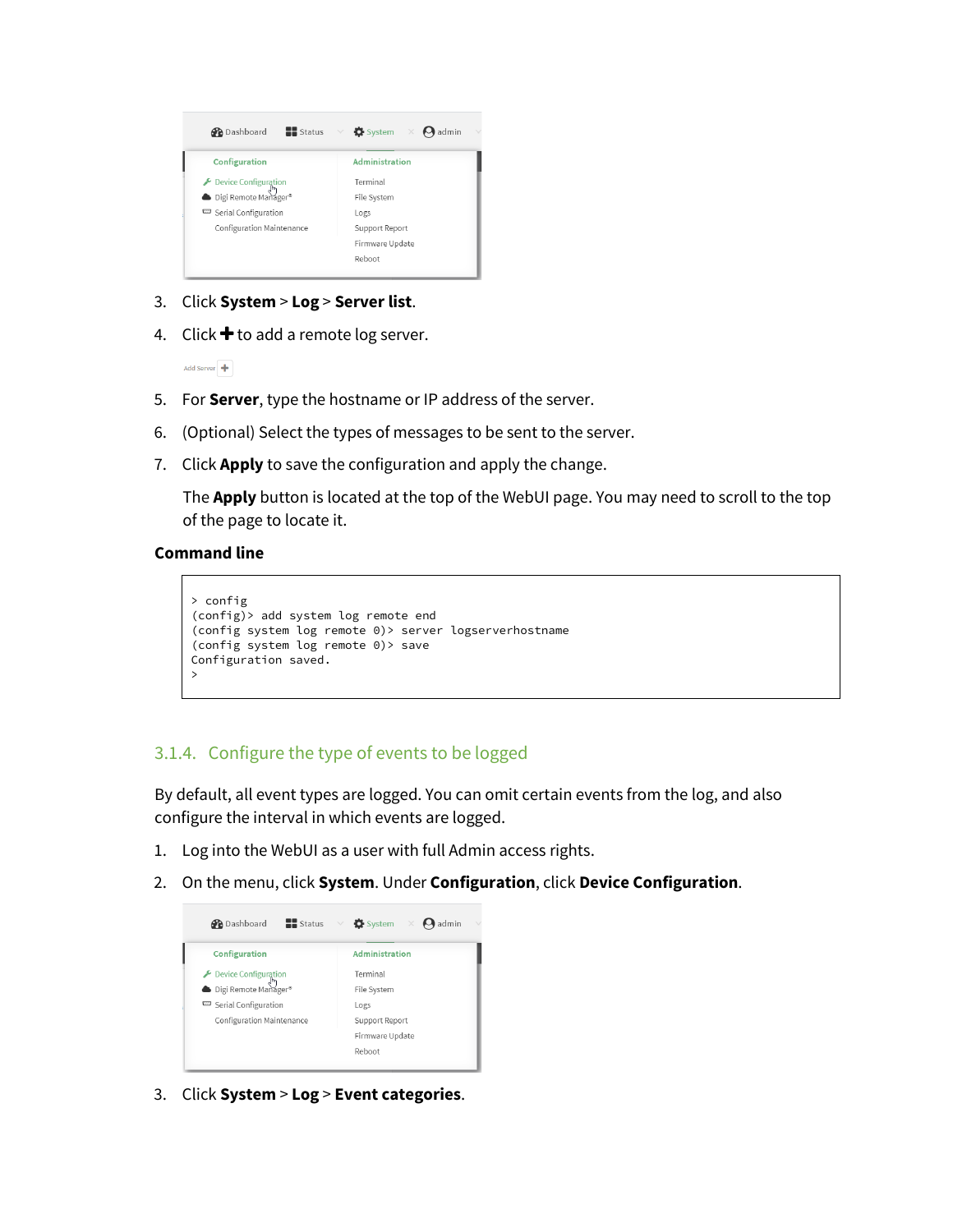- 4. Click to expand a category to configure the event logging for that category. For example, to configure event logging for firmware-related events:
	- a. Click to expand **Firmware**.

| <b>v</b> Firmware    |                 | 1000        |
|----------------------|-----------------|-------------|
| Enable error events  | $\Box$          | <b>SHOP</b> |
| Enable status events | C.              | new<br>œ    |
| Status interval      | 30 <sub>m</sub> | $\cdots$    |

- b. Click **Enable error events** to disable, or click **Enable status events** to disable.
- c. For **Status interval**, change the default amount of time between periodic status events.
- d. Click **Apply** to save the configuration and apply the change.

The **Apply** button is located at the top of the WebUI page. You may need to scroll to the top of the page to locate it.

#### **Command line**

```
> config
(config)> system log event firmware 
(config system log event firmware)> show
error true
status true
status_interval 30m
(config system log event firmware)> status false
(config system log event firmware)> status_interval 10m
(config system log event firmware)> save 
Configuration saved.
>
```
## 3.1.5. Time synchronization

By default, Digi devices synchronize their time with the Digi NTP server, time.devicecloud.com. You can change the NTP server used by the device, or add additional servers. You can also change the device's time zone.

- 1. Log into the WebUI as a user with full Admin access rights.
- 2. On the menu, click **System**. Under **Configuration**, click **Device Configuration**.



3. Click **System** > **Time**.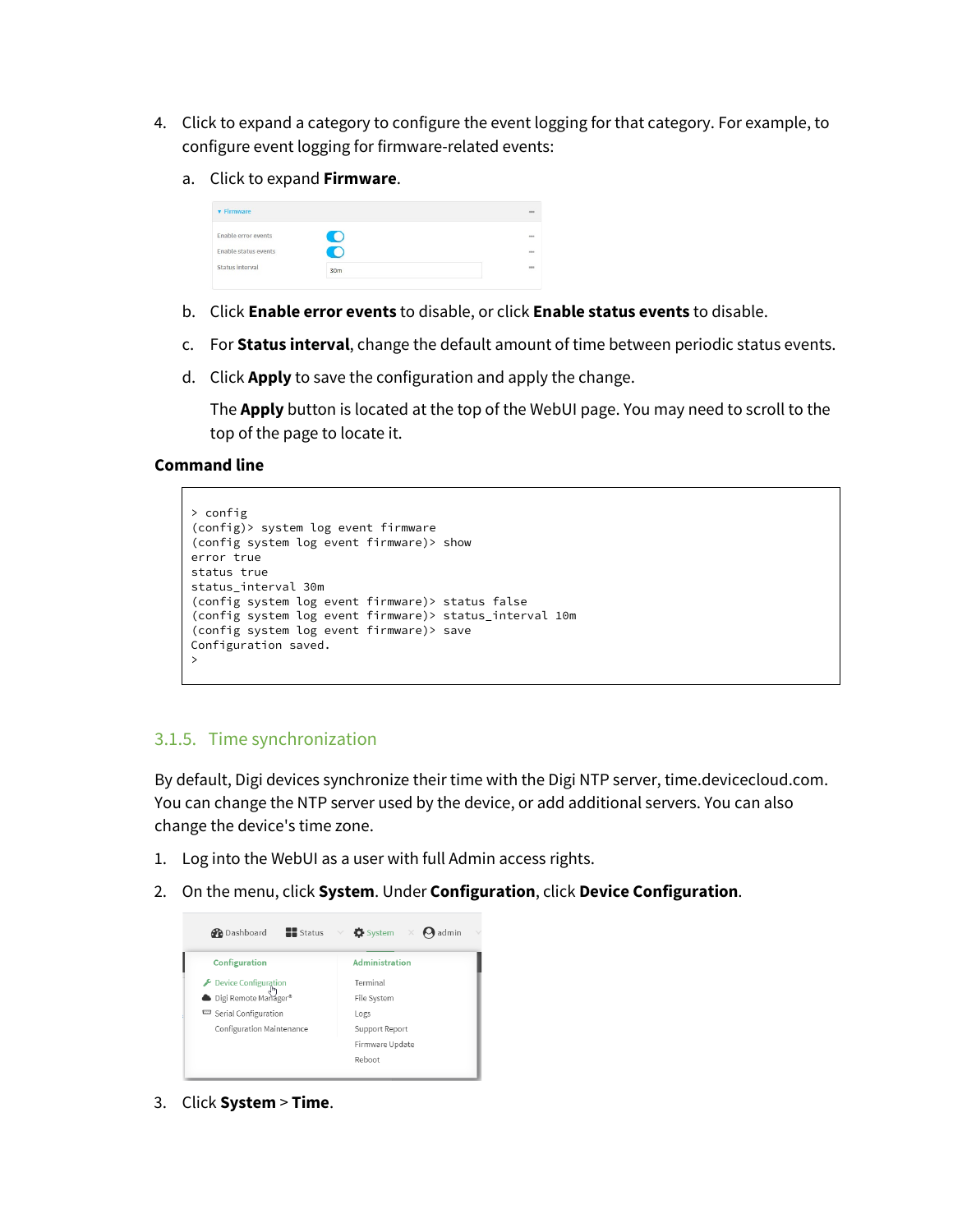- 4. For **Timezone**, select the appropriate time zone for the device.
- 5. Click to expand **NTP servers**.
- 6. (Optional) For Server, type the hostname or IP address of an alternate NTP server.
- 7. Click  $\bigstar$  to add additional NTP servers.

Add Server

8. Click **Apply** to save the configuration and apply the change.

The **Apply** button is located at the top of the WebUI page. You may need to scroll to the top of the page to locate it.

**Command line**

```
> config
(config)> system time timezone ?
   ...
  Pacific/Saipan
  Pacific/Tahiti
  Pacific/Tarawa
  Pacific/Tongatapu
  Pacific/Wake
  Pacific/Wallis
  UTC
Default value: UTC
Current value: UTC
(config)> system time timezone America/Chicago
(config)> system time ntp server 0 time-a-wwv.nist.gov
(config)> add system time ntp server end time-b-wwv.nist.gov
(config)> save
Configuration saved.
>
```
## 3.2. SNMP support

Digi devices support Simple Network Management Protocol version 3 (SNMPv3). By default, support is not enabled.

To enable and configure SNMPv3:

- 1. Log into the WebUI as a user with full Admin access rights.
- 2. On the menu, click **System**. Under **Configuration**, click **Device Configuration**.

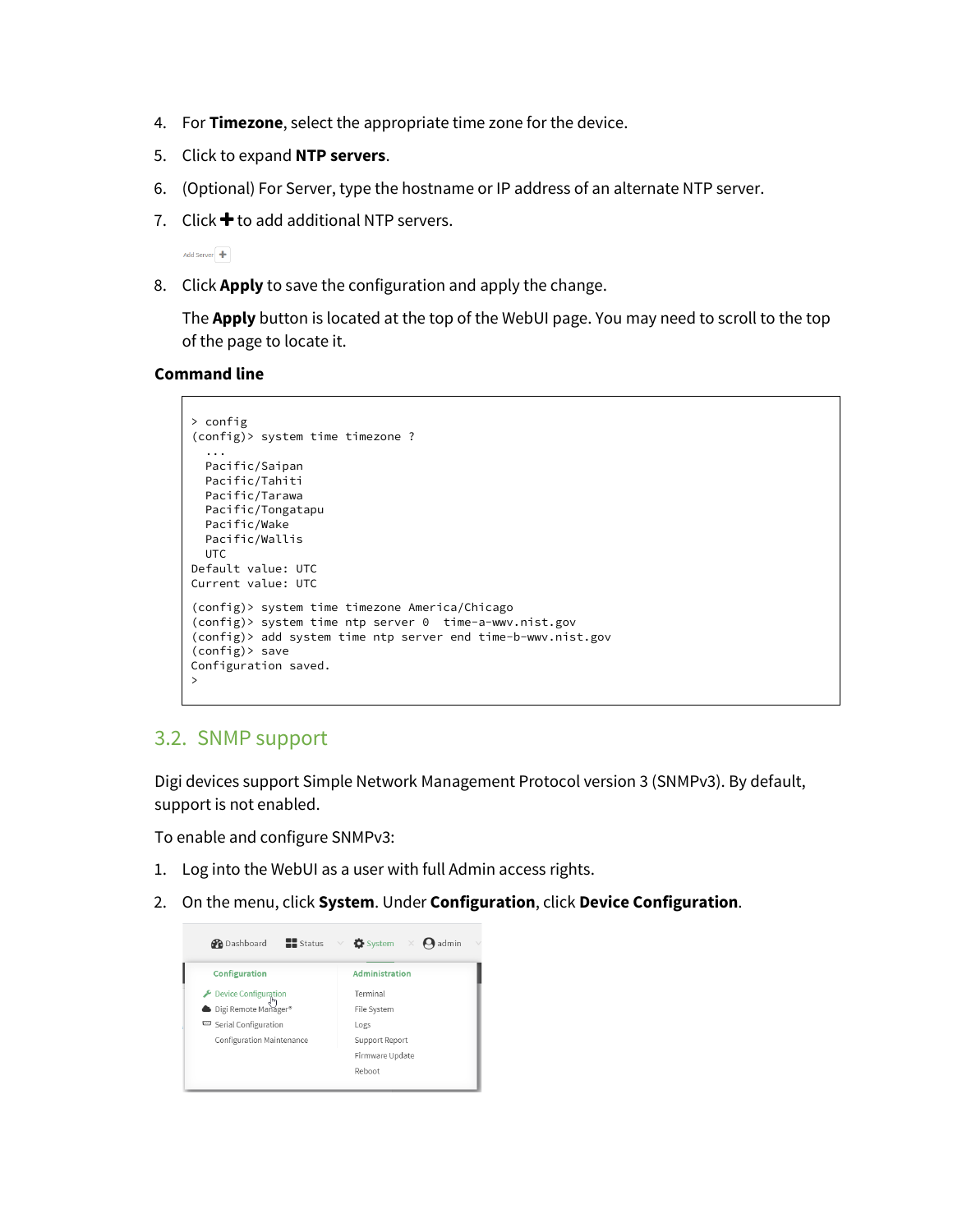- 3. Click **Service** > **SNMP**.
- 4. **Enable** SNMP.
- 5. Type the **Username** used to connect to the SNMP agent.
- 6. Type the **Password** used to connect to the SNMP agent.
- 7. Click **Apply** to save the configuration and apply the change.

The **Apply** button is located at the top of the WebUI page. You may need to scroll to the top of the page to locate it.

#### **Command line**

```
> config
(config)> service snmp enable true
(config)> service snmp username snmp-name
(config)> service snmp password snmp-password
(config)> save
Configuration saved.
>
```
# **4. SSL certificates for web-based management**

By default, Digi devices use an automatically generated, self-signed certificate. You can configure the WebUI to use a certificate signed by a Certificate Authority (CA).

- 1. Log into the WebUI as a user with full Admin access rights.
- 2. On the menu, click **System**. Under **Configuration**, click **Device Configuration**.



- 3. Click **Service** > **Web administration**.
- 4. For **SSL certificate**, paste the contents of the certificate and private key in PEM format.
- 5. Click **Apply** to save the configuration and apply the change.